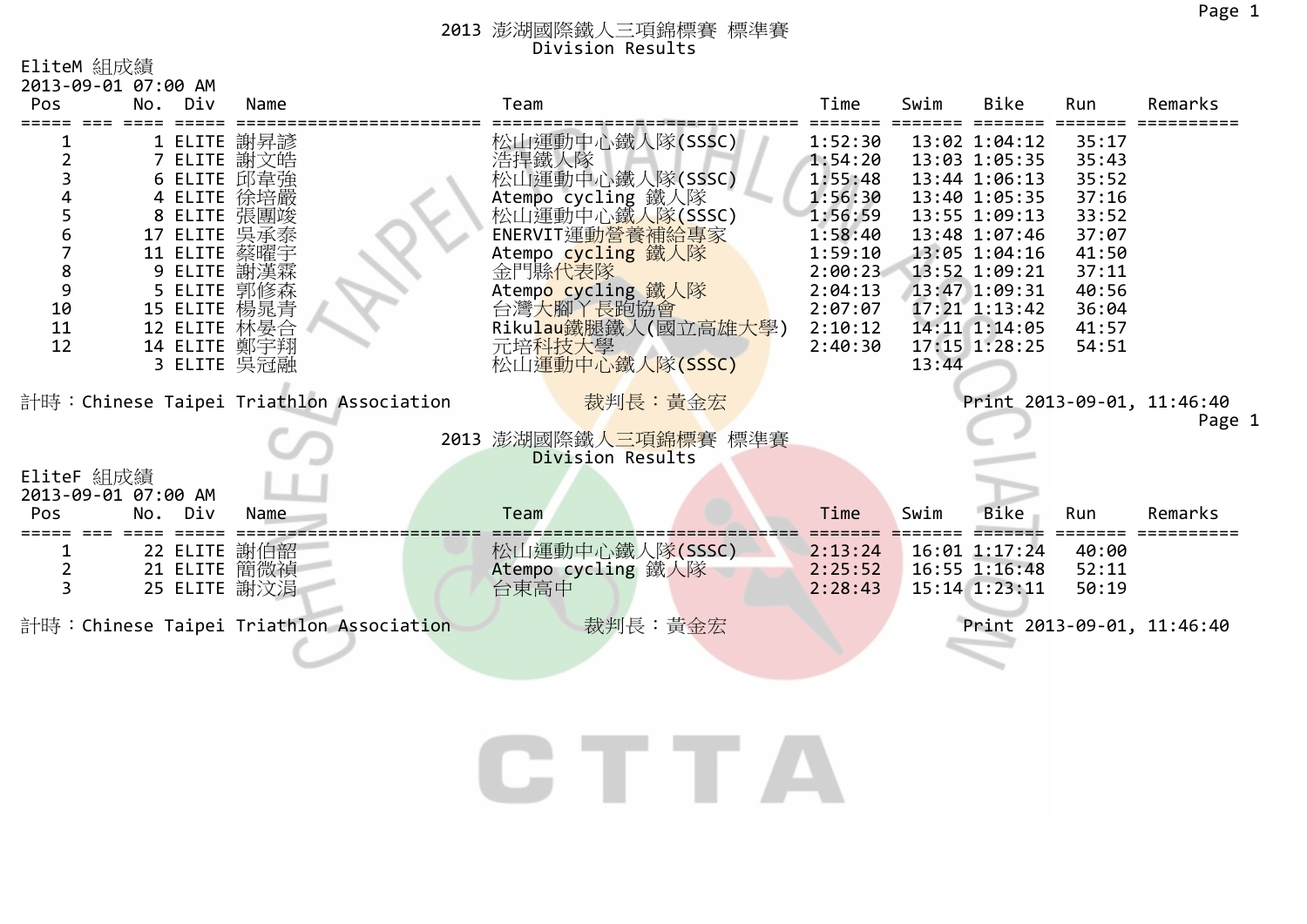| F35 組成績<br>2013-09-01 07:00 AM |                                                                    |                                                     |                                                                                                      |                                                                |      |                                                                                                                            |                         |                            |  |
|--------------------------------|--------------------------------------------------------------------|-----------------------------------------------------|------------------------------------------------------------------------------------------------------|----------------------------------------------------------------|------|----------------------------------------------------------------------------------------------------------------------------|-------------------------|----------------------------|--|
| Pos                            | No.<br>Div                                                         | Name                                                | Team                                                                                                 | Time                                                           | Swim | <b>Bike</b>                                                                                                                | Run                     | Remarks                    |  |
| 2<br>5<br><b>DNS</b>           | 46 F35<br>41 F35<br>45 F35<br>47 F35<br>42 F35<br>44 F35<br>43 F35 | 龔元香<br>李照月<br>林曉鶯<br>曹維倫<br>王珮晴<br>王菱檥<br>Kathy Ong | 嘉義市鐵人三項委員會<br>TMAN鐵人隊<br>台灣大腳丫長跑協會<br>台灣鐵香蕉(松山運動中心)<br>台灣鐵香蕉 <mark>(松山運動中心</mark> )<br>台灣鐵香蕉(松山運動中心) | 2:44:29<br>3:00:35<br>3:00:53<br>3:06:36<br>3:38:51<br>4:18:27 |      | 25:36 1:28:42<br>28:58 1:40:15<br>25:39 1:44:16<br>27:18 1:38:26 1:00:53<br>27:25 1:49:17 1:22:10<br>37:22 2:08:31 1:32:35 | 50:12<br>51:22<br>50:59 | <b>DNS</b>                 |  |
|                                |                                                                    | 計時:Chinese Taipei Triathlon Association             | 裁判長:黃金宏                                                                                              |                                                                |      |                                                                                                                            |                         | Print 2013-09-01, 11:46:40 |  |
|                                |                                                                    |                                                     | 2013 澎湖國際鐵人三項錦標賽 標準賽                                                                                 |                                                                |      |                                                                                                                            |                         | Page 1                     |  |
|                                |                                                                    |                                                     | Division Results                                                                                     |                                                                |      |                                                                                                                            |                         |                            |  |
| F16 組成績<br>2013-09-01 07:00 AM |                                                                    |                                                     |                                                                                                      |                                                                |      |                                                                                                                            |                         |                            |  |
| Pos                            | No.<br>Div                                                         | Name                                                | Team                                                                                                 | Time                                                           | Swim | <b>Bike</b>                                                                                                                | Run                     | Remarks                    |  |
|                                |                                                                    |                                                     |                                                                                                      |                                                                |      |                                                                                                                            |                         |                            |  |
|                                | 34 F16                                                             | 張若凡                                                 | <b>SYY</b>                                                                                           | 2:51:37                                                        |      | 22:46 1:32:23                                                                                                              | 56:29                   |                            |  |
| 2                              | 32 F16<br>31 F16                                                   | 林昱綺                                                 | 金甌女中                                                                                                 | 2:52:32<br>2:56:48                                             |      | 24:50 1:36:13<br>19:36 1:37:35                                                                                             | 51:30<br>59:38          |                            |  |
|                                | 36 F16                                                             | 周華齡                                                 | <b>SYY</b>                                                                                           | 2:56:50                                                        |      | 21:22 1:46:25                                                                                                              | 49:04                   |                            |  |
|                                | 421 F16                                                            | 羅叡婷                                                 |                                                                                                      | 3:36:07                                                        |      | 28:27 1:47:07 1:20:34 浮標組                                                                                                  |                         |                            |  |
| 6                              | 33 F16                                                             | 陳文燕                                                 |                                                                                                      | 3:41:51                                                        |      | 29:36 2:01:12 1:11:04                                                                                                      |                         |                            |  |
|                                |                                                                    | 計時:Chinese Taipei Triathlon Association             | 裁判長:黃金宏                                                                                              |                                                                |      |                                                                                                                            |                         | Print 2013-09-01, 11:46:40 |  |
|                                |                                                                    |                                                     |                                                                                                      |                                                                |      |                                                                                                                            |                         | Page 1                     |  |
|                                |                                                                    |                                                     | 2013 澎湖國際鐵人三項錦標賽 標準賽<br>Division Results                                                             |                                                                |      |                                                                                                                            |                         |                            |  |
| M65 組成績                        |                                                                    |                                                     |                                                                                                      |                                                                |      |                                                                                                                            |                         |                            |  |
| 2013-09-01 07:00 AM            |                                                                    |                                                     |                                                                                                      |                                                                |      |                                                                                                                            |                         |                            |  |
| Pos                            | No.<br>Div                                                         | Name                                                | Team                                                                                                 | Time                                                           | Swim | <b>Bike</b>                                                                                                                | Run                     | Remarks                    |  |
| 1                              | 417 M65                                                            | 李澄泉                                                 |                                                                                                      | 2:43:56                                                        |      | 25:36 1:26:41                                                                                                              | 51:39                   |                            |  |
| 2                              | 418 M65                                                            | 俞禮亮                                                 | 喬治鐵人                                                                                                 | 3:34:34                                                        |      | 29:32 1:53:42 1:11:21                                                                                                      |                         |                            |  |
| 3                              | 416 M65                                                            | 陳永和                                                 |                                                                                                      | 3:36:51                                                        |      | 28:34 1:47:36 1:20:42                                                                                                      |                         |                            |  |
|                                |                                                                    | 計時:Chinese Taipei Triathlon Association             | 裁判長:黃金宏                                                                                              |                                                                |      |                                                                                                                            |                         | Print 2013-09-01, 11:46:40 |  |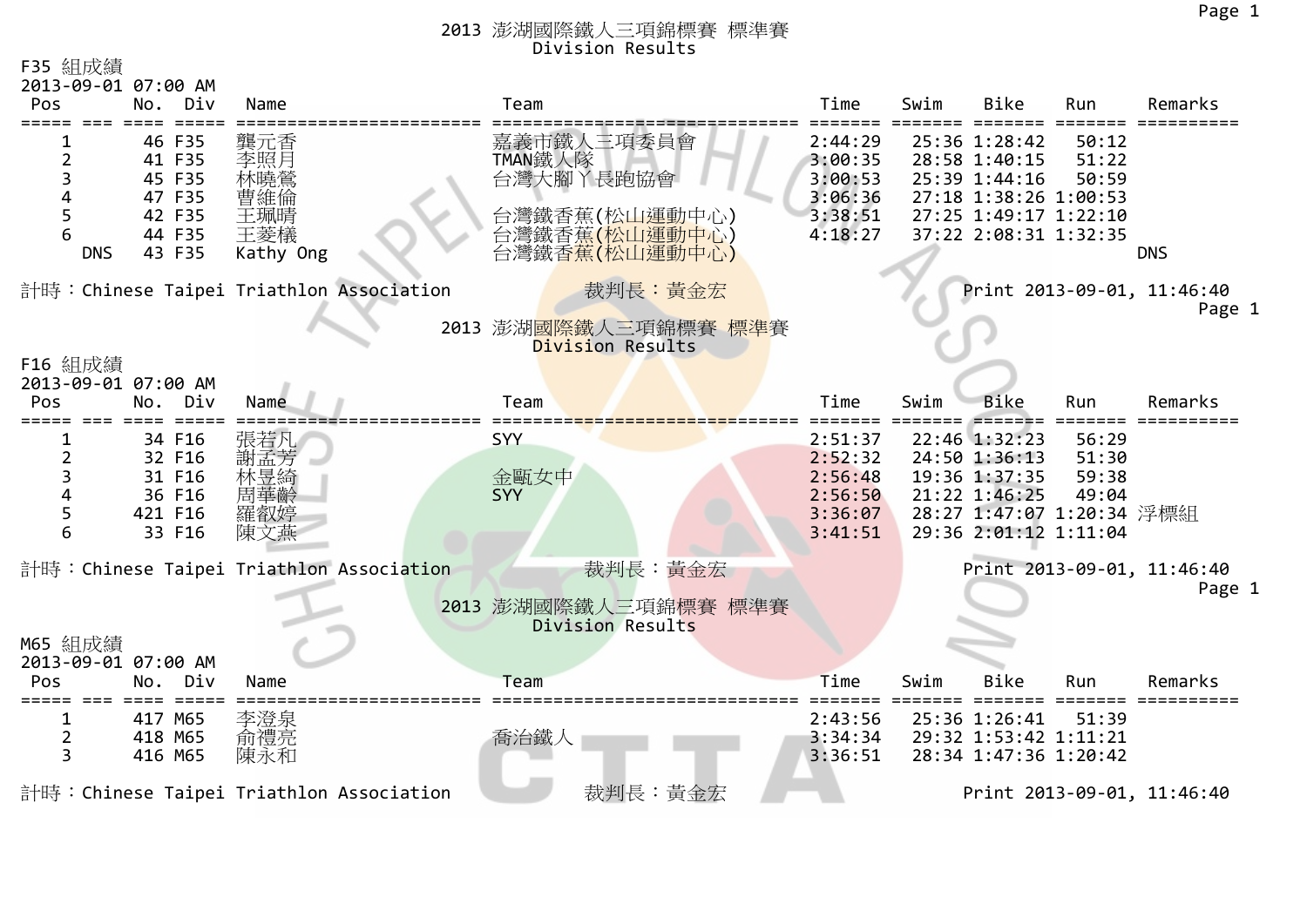| M60 組成績                    |                    |                                         |                         |                    |      |                                                |                |                            |
|----------------------------|--------------------|-----------------------------------------|-------------------------|--------------------|------|------------------------------------------------|----------------|----------------------------|
| 2013-09-01 07:00 AM<br>Pos | Div<br>No.         | Name                                    | Team                    | Time               | Swim | <b>Bike</b>                                    | Run            | Remarks                    |
|                            |                    |                                         |                         |                    |      |                                                |                |                            |
|                            | 411 M60            | 鄭榮坡                                     | 澎湖鐵人                    | 2:26:47            |      | 18:33 1:20:10                                  | 48:05          |                            |
| 2                          | 408 M60            | 廖協發                                     | 台灣大腳丫長跑協會               | 2:30:35            |      | 22:07 1:17:45                                  | 50:45          |                            |
| 3                          | 401 M60            | 黃英俊                                     |                         | 2:31:53            |      | 20:06 1:21:36                                  | 50:13          |                            |
|                            | 402 M60            |                                         | 台灣大腳丫長跑協會               | 2:36:31            |      | 30:32 1:17:56                                  | 48:03          |                            |
|                            | 407 M60            |                                         |                         | 3:02:56            |      | 23:08 1:29:19 1:10:30                          |                |                            |
| 6                          | 406 M60            | 羅道陽                                     | 台灣鐵香蕉(松山運動中心)           | 3:05:12            |      | 21:29 1:38:29 1:05:15                          |                |                            |
| 8                          | 410 M60<br>409 M60 | 歐野熊<br>林繼昌                              | 台大EMBAFF外社              | 3:20:04<br>3:33:13 |      | 29:06 1:45:19 1:05:40<br>31:32 1:59:15 1:02:28 |                |                            |
| <b>DNF</b>                 | 405 M60            | 歐進猛                                     | 澎湖縣風島慢跑協會               |                    |      | 25:10 1:36:05                                  |                | <b>RUN DNF</b>             |
|                            |                    |                                         |                         |                    |      |                                                |                |                            |
|                            |                    | 計時:Chinese Taipei Triathlon Association | 裁判長:黃金宏                 |                    |      |                                                |                | Print 2013-09-01, 11:46:40 |
|                            |                    |                                         |                         |                    |      |                                                |                | Page 1                     |
|                            |                    |                                         | 2013 澎湖國際鐵人三項錦標賽 標準賽    |                    |      |                                                |                |                            |
|                            |                    |                                         | Division Results        |                    |      |                                                |                |                            |
| M55 組成績                    |                    |                                         |                         |                    |      |                                                |                |                            |
| 2013-09-01 07:00 AM        |                    |                                         |                         |                    |      |                                                |                |                            |
|                            |                    |                                         |                         |                    |      |                                                |                |                            |
| Pos                        | Div<br>No.         | Name                                    | Team                    | Time               | Swim | <b>Bike</b>                                    | Run            | Remarks                    |
|                            | 383 M55            |                                         |                         |                    |      | 19:26 1:12:11                                  |                |                            |
| 2                          | 386 M55            | 童清金                                     | 浩捍鐵人隊                   | 2:16:28<br>2:19:34 |      | 18:19 1:18:22                                  | 44:53<br>42:53 |                            |
| 3                          | 392 M55            | 朱明全<br>曾亭彬                              | 台灣大腳丫長跑協會               | 2:23:43            |      | 23:55 1:15:55                                  | 43:55          |                            |
|                            | 389 M55            | 王健裕                                     | 悍將鐵人                    | 2:25:06            |      | 19:39 1:20:50                                  | 44:38          |                            |
| 5                          | 393 M55            | 施克潭                                     | 台灣大腳丫長跑協會               | 2:27:31            |      | 19:42 1:20:45                                  | 47:06          |                            |
| 6                          | 388 M55            | 重                                       |                         | 2:29:13            |      | 23:25 1:16:52                                  | 48:57          |                            |
| 7                          | 395 M55            | 蔡國勳                                     | 澎湖足愛跑                   | 2:50:45            |      | 24:57 1:30:47                                  | 55:02          |                            |
| 8                          | 385 M55            | 曾明山                                     | 台南鐵人隊                   | 2:51:45            |      | 20:53 1:26:02 1:04:52                          |                |                            |
| 9                          | 396 M55            | Terrain Tamer                           | Terrain Tamer           | 2:52:18            |      | 26:33 1:36:10                                  | 49:36          |                            |
| 10                         | 390 M55            | 林燈進                                     | 宜蘭縣鐵人三項協會               | 2:54:49            |      | 23:02 1:32:17                                  | 59:32          |                            |
| 11<br>12                   | 382 M55            | 葉金雄                                     |                         | 2:55:56            |      | 25:50 1:30:21<br>25:07 1:29:54 1:09:54         | 59:45          |                            |
| 13                         | 381 M55<br>387 M55 | 超<br>謝                                  | 聯欣公司<br>遇見福澎            | 3:04:55<br>3:18:09 |      | 33:23 1:40:03 1:04:44                          |                |                            |
| 14                         | 384 M55            | 呂銀櫃                                     |                         | 3:22:26            |      | 28:29 1:59:48                                  | 54:10          |                            |
| 15                         | 391 M55            | 謝群忠<br>潘柳青                              | 新竹縣體育會鐵人三項運動委員會 3:48:09 |                    |      | 23:22 2:10:57 1:13:52                          |                |                            |
|                            |                    | 計時:Chinese Taipei Triathlon Association | 裁判長:黃金宏                 |                    |      |                                                |                | Print 2013-09-01, 11:46:40 |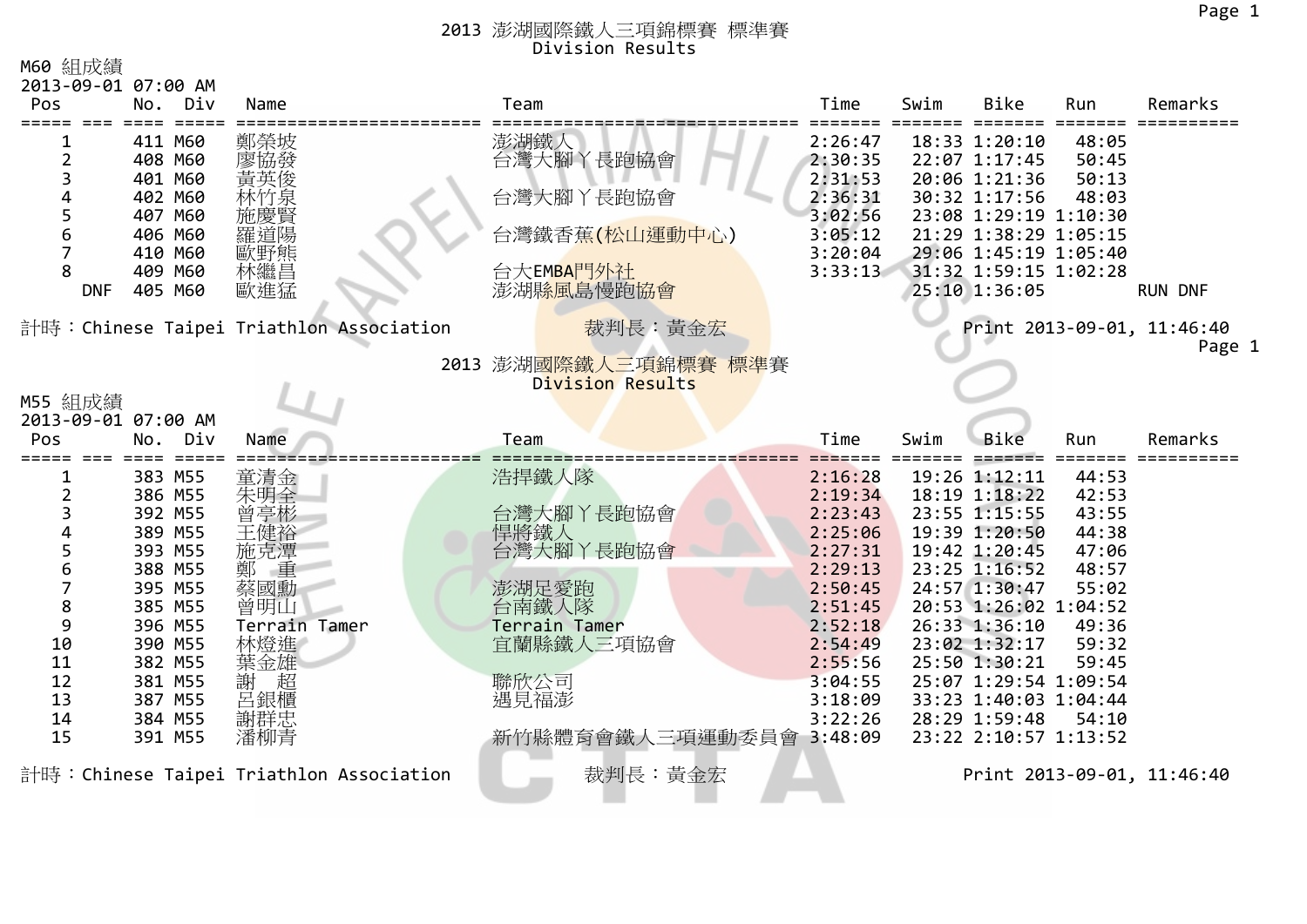M50 組成績

| 2013-09-01 07:00 AM |         |                                                                                                                         |                         |         |      |                       |       |                            |
|---------------------|---------|-------------------------------------------------------------------------------------------------------------------------|-------------------------|---------|------|-----------------------|-------|----------------------------|
| Pos                 | No. Div | Name                                                                                                                    | Team                    | Time    | Swim | Bike                  | Run   | Remarks                    |
|                     |         |                                                                                                                         |                         |         |      |                       |       |                            |
|                     | 374 M50 | 龔祈謀                                                                                                                     | 嘉義市鐵人三項委員會              | 2:26:23 |      | 21:37 1:19:14         | 45:33 |                            |
| $\overline{2}$      | 371 M50 | 林建和                                                                                                                     |                         | 2:30:23 |      | 24:45 1:17:44         | 47:54 |                            |
|                     | 354 M50 | 張東隆                                                                                                                     | 遠東新世紀鐵人隊                | 2:32:15 |      | 22:00 1:24:09         | 46:07 |                            |
|                     | 351 M50 | 陳希聖                                                                                                                     |                         | 2:32:39 |      | 20:00 1:15:38         | 57:02 |                            |
|                     | 364 M50 | 傅沐墩                                                                                                                     | 台灣大腳丫長跑協會               | 2:33:21 |      | 25:05 1:22:18         | 45:59 |                            |
| 6                   | 365 M50 | 吳清水                                                                                                                     | 澎湖足愛跑                   | 2:35:14 |      | 20:49 1:24:28         | 49:58 |                            |
|                     | 363 M50 | James Sims                                                                                                              | 台灣大腳丫長跑協會               | 2:35:21 |      | 20:17 1:24:05         | 51:00 |                            |
| 8                   | 370 M50 | ·張莊<br><br><br><br><br><br><br><br><br><br><br><br><br><br><br><br><br><br><br><br><br><br><br><br><br><br><br><br><br> | 金鋼芭比                    | 2:35:47 |      | 22:45 1:26:40         | 46:23 |                            |
| 9                   | 361 M50 |                                                                                                                         |                         | 2:36:50 |      | 22:00 1:22:18         | 52:33 |                            |
| 10                  | 375 M50 |                                                                                                                         |                         | 2:41:44 |      | 21:24 1:23:32         | 56:49 |                            |
| 11                  | 367 M50 | 歐瑞興                                                                                                                     |                         | 2:44:49 |      | 22:05 1:35:53         | 46:52 |                            |
| 12                  | 355 M50 | 劉興桹                                                                                                                     | 遠東 <mark>新世紀</mark> 鐵人隊 | 2:45:17 |      | 25:13 1:29:31         | 50:34 |                            |
| 13                  | 372 M50 | 來建中                                                                                                                     |                         | 2:47:54 |      | 28:53 1:24:46         | 54:15 |                            |
| 14                  | 362 M50 | 羅丞弘                                                                                                                     | 新竹縣體育會鐵人三項運動委員會         | 2:50:44 |      | 22:16 1:34:54         | 53:35 |                            |
| 15                  | 358 M50 | 陳永吉                                                                                                                     | 宜蘭縣鐵人三項協會               | 3:00:23 |      | 23:31 1:38:22         | 58:31 |                            |
| 16                  | 430 M50 | 林敏忠                                                                                                                     | 大榔頭                     | 3:00:24 |      | 23:48 1:40:20         |       | 56:17 浮標組                  |
| 17                  | 359 M50 | 許進昌                                                                                                                     | 宜蘭縣鐵人三項協會               | 3:04:06 |      | 26:46 1:29:30 1:07:51 |       |                            |
| 18                  | 366 M50 | 鄭連端                                                                                                                     |                         | 3:05:07 |      | 22:32 1:24:03 1:18:33 |       |                            |
| 19                  | 360 M50 | 伍誌文                                                                                                                     | 宜蘭縣鐵人三項協會               | 3:08:46 |      | 28:59 1:35:40 1:04:09 |       |                            |
| 20                  | 357 M50 | 陳銘森                                                                                                                     |                         | 3:10:43 |      | 27:47 1:35:22 1:07:35 |       |                            |
| 21                  | 368 M50 | 陳興東                                                                                                                     |                         | 3:15:49 |      | 23:51 1:32:58 1:19:01 |       |                            |
| 22                  | 352 M50 | 鄭通吉                                                                                                                     | 大榔頭                     | 3:18:13 |      | 21:54 1:50:26 1:05:53 |       |                            |
| 23                  | 373 M50 | 胡湘麒                                                                                                                     | 台灣鐵香蕉(松山運動中心)           | 3:20:59 |      | 21:58 1:46:53 1:12:09 |       |                            |
| 24                  | 356 M50 | 王長進                                                                                                                     | 尖山發電廠                   | 3:25:57 |      | 23:40 1:48:36 1:13:43 |       |                            |
|                     |         | 計時:Chinese Taipei Triathlon Association                                                                                 | 裁判長:黃金宏                 |         |      |                       |       | Print 2013-09-01, 11:46:40 |

# CTTA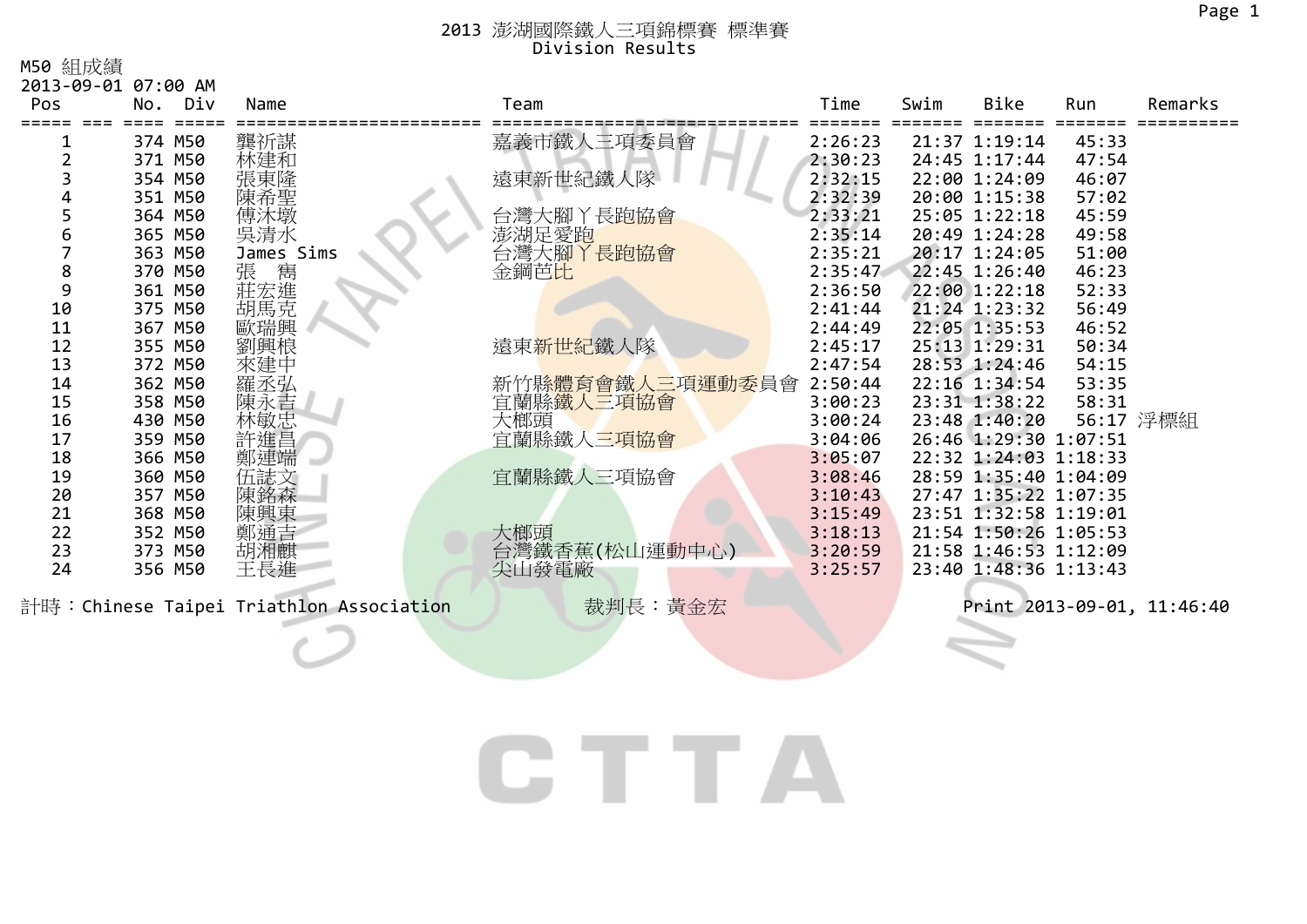M45 組成績

| Pos    | 2013-09-01 07:00 AM<br>Div<br>No. | Name        | Team                         | Time               | Swim  | <b>Bike</b>                    | Run            | Remarks      |
|--------|-----------------------------------|-------------|------------------------------|--------------------|-------|--------------------------------|----------------|--------------|
|        |                                   |             |                              |                    |       |                                |                |              |
|        | 330 M45                           | 林文國         | 小紅隊                          | 2:15:53            |       | 17:26 1:17:11                  | 41:17          |              |
|        | 334 M45                           | 許適文         |                              | 2:26:00            |       | 21:52 1:19:24                  | 44:46          |              |
|        | 345 M45                           | 盧泰安         |                              | 2:27:30            |       | 19:50 1:17:19                  | 50:22          |              |
| 4<br>5 | 315 M45                           | 愓清黨         | 澎湖鐵香蕉                        | 2:27:51            |       | 20:18 1:17:11                  | 50:23          |              |
|        | 331 M45<br>329 M45                | 林錫煌<br>游世勤  | 宜蘭縣鐵人三項協會                    | 2:28:31<br>2:32:51 |       | 22:26 1:16:13<br>23:45 1:17:54 | 49:53<br>51:13 |              |
| 6      |                                   |             | <b>飛馬腿</b><br>聯欣公司           |                    |       | 22:06 1:19:30                  |                |              |
| 8      | 326 M45<br>322 M45                | 蘇文務         |                              | 2:35:40<br>2:37:28 |       | 22:29 1:26:21                  | 54:05<br>48:39 |              |
| 9      | 321 M45                           | 洪進有         | 澎湖足 <mark>愛跑</mark><br>澎湖足愛跑 | 2:40:12            |       | 23:49 1:23:57                  | 52:27          |              |
| 10     | 327 M45                           | 陳順柱<br>簡國揚  | 飛馬腿                          | 2:46:13            |       | 25:04 1:26:59                  | 54:11          |              |
| 11     | 313 M45                           | 陳文旺         |                              | 2:46:56            |       | 20:16 1:24:06 1:02:35          |                |              |
| 12     | 324 M45                           | 蔡建發         | TMAN鐵人隊                      | 2:47:36            |       | 20:48 1:32:36                  | 54:13          |              |
| 13     | 336 M45                           | 顏郁山         | 高雄鐵人                         | 2:49:08            |       | 26:40 1:24:55                  | 57:34          |              |
| 14     | 332 M45                           | Alex Mowday | 台灣鐵香蕉(松山運動中心)                | 2:51:09            |       | 23:35 1:27:17 1:00:18          |                |              |
| 15     | 338 M45                           | 高悟晉         |                              | 2:52:14            |       | 19:32 1:38:49                  | 53:54          |              |
| 16     | 337 M45                           | 陳順序         |                              | 2:52:14            |       | 18:27 1:32:28 1:01:20          |                |              |
| 17     | 318 M45                           | 蔡武憲         | 金太極                          | 2:53:49            |       | 23:34 1:35:57                  | 54:19          |              |
| 18     | 323 M45                           | 林志強         | TMAN鐵人隊                      | 3:01:18            |       | 20:36 1:45:45                  | 54:58          |              |
| 19     | 339 M45                           | 陳武吉         | 台大EMBA門外社                    | 3:03:46            |       | 25:03 1:38:46                  | 59:58          |              |
| 20     | 312 M45                           | 徐秀煌         | 新竹縣鐵人三項委員會                   | 3:06:01            |       | 24:00 1:45:45                  | 56:18          |              |
| 21     | 343 M45                           | 蕭考甫         |                              | 3:08:37            |       | 21:13 1:43:53 1:03:31          |                |              |
| 22     | 341 M45                           | 陳凱傑         |                              | 3:09:10            |       | 26:15 1:43:40                  | 59:17          |              |
| 23     | 316 M45                           | 施長烈         | 好壯團                          | 3:13:05            |       | 23:57 1:42:26 1:06:43          |                |              |
| 24     | 328 M45                           | 朱英凱         | 飛馬腿                          | 3:13:25            |       | 30:07 1:31:57 1:11:23          |                |              |
| 25     | 340 M45                           | 尤忠山         |                              | 3:13:27            |       | 26:29 1:43:41 1:03:18          |                |              |
| 26     | 344 M45                           | 孔炫富         | ?DRUNKEN MONKEY?             | 3:14:35            |       | 32:37 1:34:59 1:07:01          |                |              |
| 27     | 320 M45                           | 張聖光         |                              | 3:19:46            |       | 28:30 1:39:53 1:11:24          |                |              |
| 28     | 314 M45                           | 李國屏         | 大榔頭                          | 3:20:32            |       | 20:12 1:45:03 1:15:18          |                |              |
|        | 342 M45<br><b>DSQ</b>             | 宋和業         | 台灣鐵香蕉(松山運動中心)                |                    |       |                                |                | 1:13:02 游泳不足 |
|        | 325 M45                           | 陳天熙         | TMAN鐵人隊                      |                    | 22:31 |                                |                |              |

計時:Chinese Taipei Triathlon Association 裁判長:黃金宏 Print <sup>2013</sup>‐09‐01, 11:46:40 $\blacktriangle$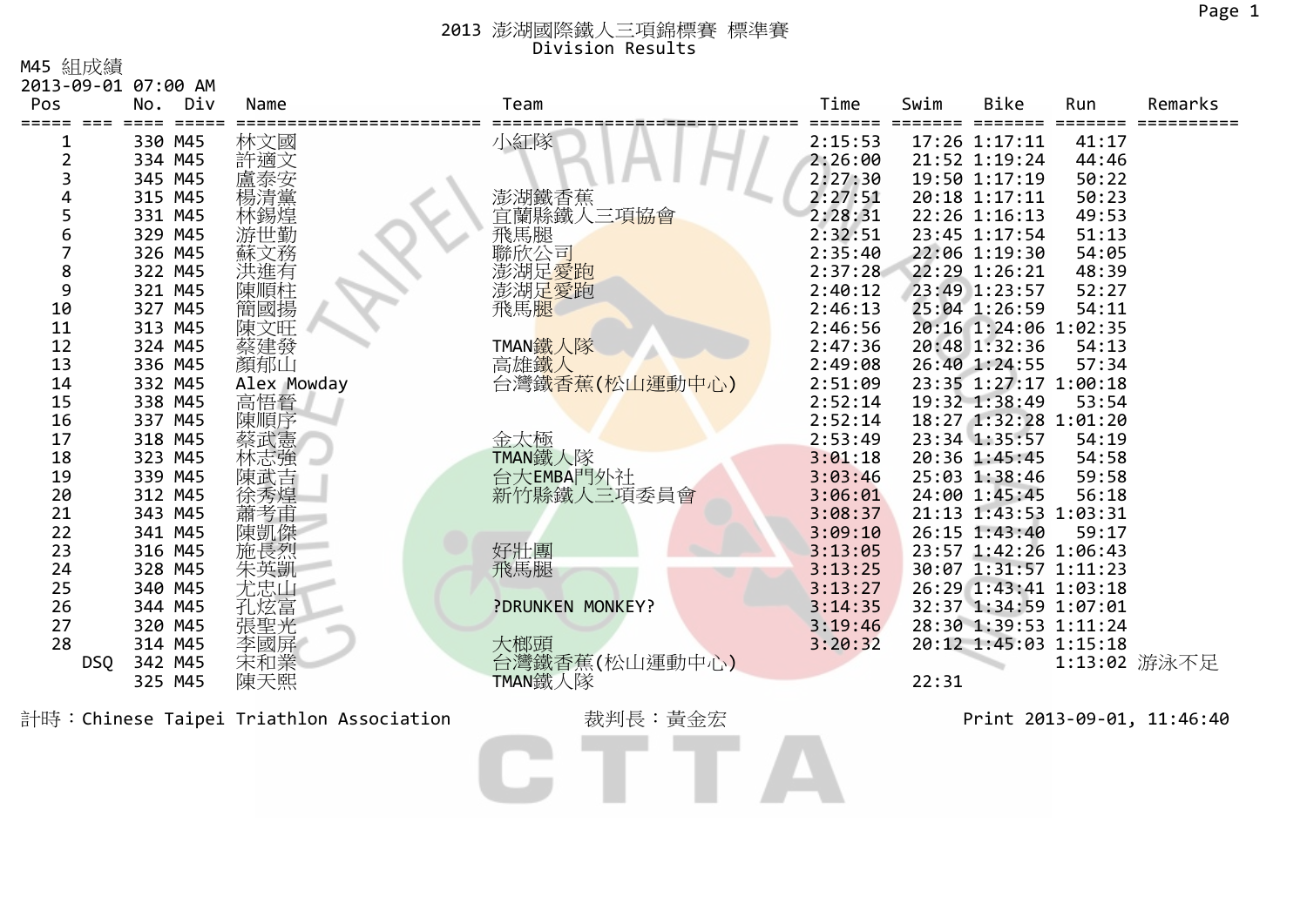M40 組成績

|                | 2013-09-01 07:00 AM         |            |                        |         |      |                       |       |         |
|----------------|-----------------------------|------------|------------------------|---------|------|-----------------------|-------|---------|
| Pos            | Div<br>No.                  | Name       | Team                   | Time    | Swim | Bike                  | Run   | Remarks |
| =====          | === ====<br>$=$ $=$ $=$ $=$ |            |                        |         |      | ====                  |       |         |
| 1              | 273 M40                     | 蘇英超        | TMAN鐵人隊<br>澎湖縣政府警察局    | 2:14:18 |      | 20:45 1:11:30         | 42:04 |         |
| $\overline{2}$ | 266 M40                     | 蔡啟文        |                        | 2:14:42 |      | 21:05 1:12:09         | 41:29 |         |
| 3              | 298 M40                     | 本田俊也       |                        | 2:16:27 |      | 22:18 1:13:21         | 40:49 |         |
| 4              | 274 M40                     | 柯松憲        |                        | 2:19:52 |      | 17:51 1:16:47         | 45:15 |         |
| 5              | 269 M40                     | 陳榮慶        | 澎湖足愛跑                  | 2:21:04 |      | 21:03 1:19:43         | 40:20 |         |
| 6              | 295 M40                     | 王柏青        | 台灣大腳丫長跑協會              | 2:21:04 |      | 22:16 1:13:05         | 45:44 |         |
| $\overline{7}$ | 286 M40                     | 蔡承佐        | 台灣鐵香蕉(松山運動中心)          | 2:22:32 |      | 20:07 1:20:20         | 42:07 |         |
| 8              | 293 M40                     | 劉權章        |                        | 2:25:24 |      | 20:39 1:22:20         | 42:26 |         |
| 9              | 264 M40                     | 呂榮澄<br>陳俊宏 | 澎湖 <mark>縣政府警察局</mark> | 2:26:08 |      | 21:56 1:15:20         | 48:53 |         |
| 10             | 301 M40                     |            | Atempo cycling 鐵人隊     | 2:26:16 |      | 15:19 1:19:38         | 51:19 |         |
| 11             | 290 M40                     | 范書誠        | 飯鍋揪愛灶                  | 2:26:23 |      | 21:10 1:16:26         | 48:48 |         |
| 12             | 292 M40                     | 蕭永彰        | 澎湖足愛跑                  | 2:28:14 |      | 21:07 1:24:11         | 42:56 |         |
| 13             | 277 M40                     | 廖光義        | 飛馬腿                    | 2:31:19 |      | 21:40 1:17:53         | 51:47 |         |
| 14             | 284 M40                     | 王英辰        | 《熱血玩咖》                 | 2:32:13 |      | 22:05 1:20:33         | 49:36 |         |
| 15             | 260 M40                     | 莊善龍        |                        | 2:32:14 |      | 20:58 1:21:06         | 50:11 |         |
| 16             | 297 M40                     | 黃聖安        | 台灣大腳丫長跑協會              | 2:33:44 |      | 22:16 1:20:04         | 51:25 |         |
| 17             | 280 M40                     | 林政佟        | 小紅隊                    | 2:34:02 |      | 21:52 1:26:16         | 45:55 |         |
| 18             | 258 M40                     |            |                        | 2:37:28 |      | 21:54 1:27:14         | 48:21 |         |
| 19             | 256 M40                     |            |                        | 2:37:55 |      | 18:28 1:25:07         | 54:21 |         |
| 20             | 275 M40                     | 陳奕文        | 飛馬腿                    | 2:37:59 |      | 27:47 1:19:37         | 50:36 |         |
| 21             | 303 M40                     | 劉建華        |                        | 2:38:12 |      | 23:40 1:21:22         | 53:11 |         |
| 22             | 279 M40                     | 黃文亮        | 澎湖鐵香蕉                  | 2:39:03 |      | 24:08 1:21:30         | 53:26 |         |
| 23             | 271 M40                     | 家龍         | TMAN鐵人隊                | 2:42:29 |      | 22:34 1:21:25         | 58:31 |         |
| 24             | 261 M40                     | 洪國盛        | 191-2XU鐵人隊             | 2:42:37 |      | 23:30 1:24:45         | 54:22 |         |
| 25             | 265 M40                     | 許棟榮<br>王界程 | 澎湖縣政府警察局               | 2:43:59 |      | 26:42 1:26:38         | 50:39 |         |
| 26             | 285 M40                     |            |                        | 2:45:38 |      | 24:08 1:26:48         | 54:43 |         |
| 27             | 296 M40                     | 石坤正        | 台灣大腳丫長跑協會              | 2:46:43 |      | 23:48 1:25:00         | 57:56 |         |
| 28             | 278 M40                     | 黃文松        |                        | 2:52:32 |      | 24:20 1:32:54         | 55:18 |         |
| 29             | 263 M40                     | 張其偉        |                        | 2:54:42 |      | 24:38 1:37:13         | 52:52 |         |
| 30             | 283 M40                     | 吳泓毅        | 復健者聯盟                  | 2:57:15 |      | 26:20 1:39:04         | 51:52 |         |
| 31             | 306 M40                     |            |                        | 2:57:17 |      | 26:00 1:26:39 1:04:40 |       |         |
| 32             | 262 M40                     | 周紹儒        | 191-2XU鐵人隊             | 2:58:15 |      | 28:47 1:24:13 1:05:16 |       |         |
| 33             | 291 M40                     | 陳焱煌        |                        | 2:59:17 |      | 23:42 1:38:55         | 56:42 |         |
| 34             | 302 M40                     | 陳錦賢        |                        | 2:59:35 |      | 25:03 1:28:28 1:06:05 |       |         |
| 35             | 288 M40                     | 高志銓        | ?DRUNKEN MONKEY?       | 3:00:06 |      | 23:13 1:32:47 1:04:07 |       |         |
| 36             | 259 M40                     | 謝正福        |                        | 3:01:47 |      | 24:22 1:29:16 1:08:11 |       |         |
| 37             | 300 M40                     | 潘雅軍        |                        | 3:04:48 |      | 22:45 1:35:50 1:06:15 |       |         |
| 38             | 294 M40                     | 黃皇銘        |                        | 3:06:02 |      | 23:36 1:40:13 1:02:13 |       |         |
| 39             | 268 M40                     | 顏宏清        |                        | 3:07:22 |      | 22:13 1:43:43 1:01:26 |       |         |
| 40             | 276 M40                     | 廖天祥        | 飛馬腿                    | 3:09:19 |      | 29:20 1:29:58 1:10:02 |       |         |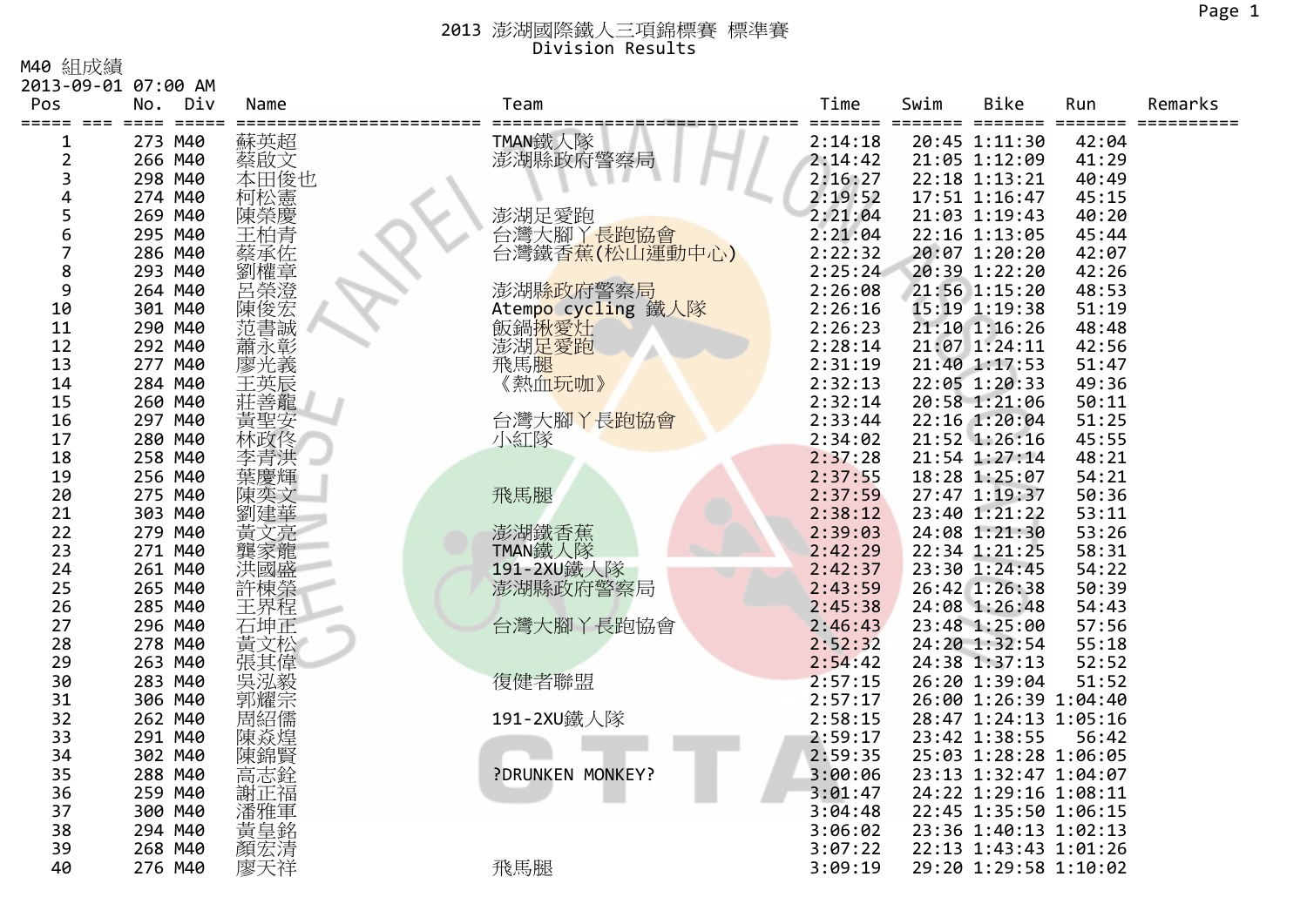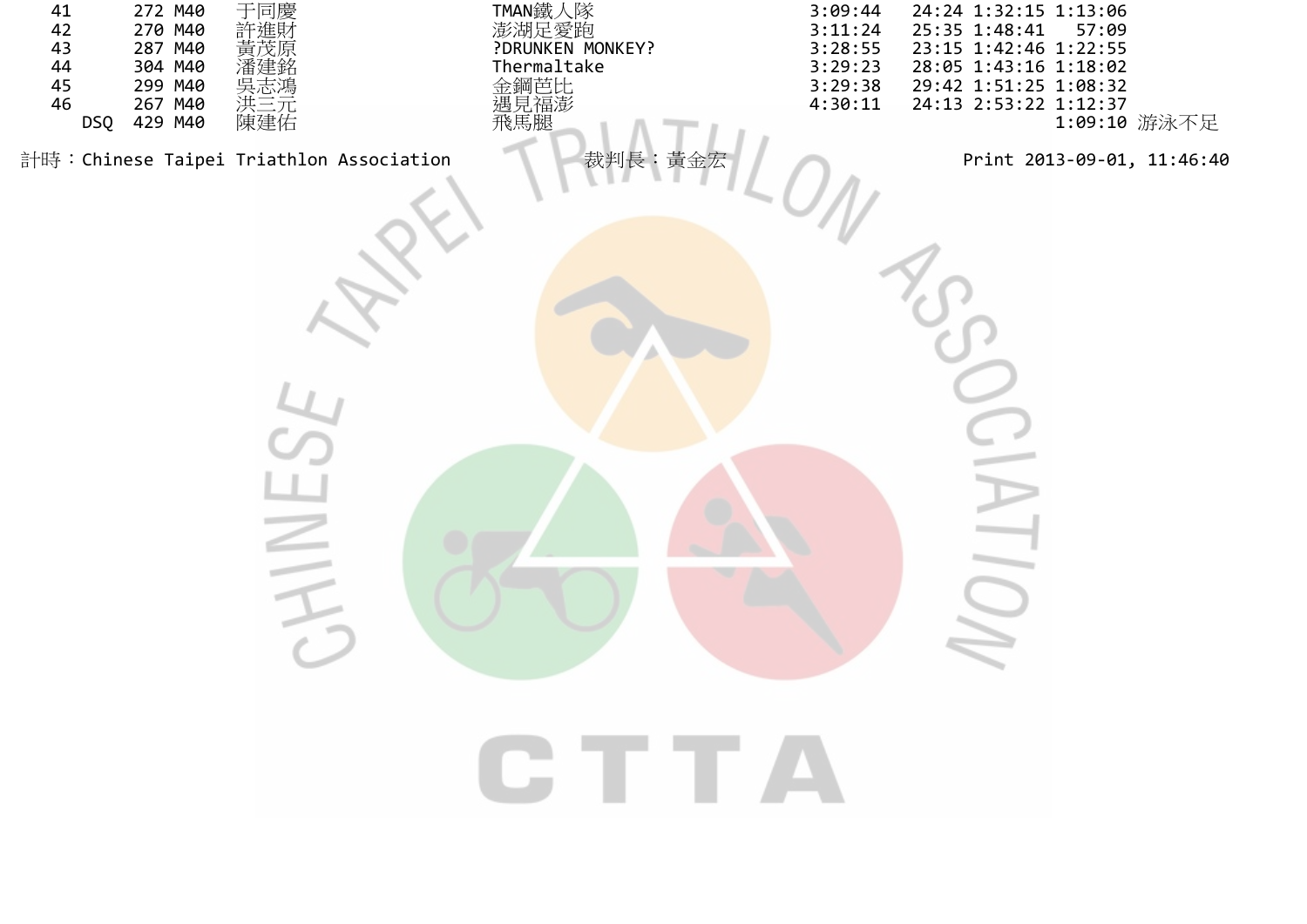M35 組成績

| Time<br>Bike<br>Pos<br>Div<br>Name<br>Team<br>Swim<br>Remarks<br>No.<br>Run<br>$=$ $=$ $=$ $=$<br>=====<br>$==$<br>=====<br>=====<br>=====<br>$=$ $=$<br>======<br>215 M35<br>周崇民<br>20:29 1:13:01<br>40:09<br>2:13:37<br>1<br>賴曉春<br>TMAN鐵人隊<br>TMAN鐵人隊<br>$\overline{2}$<br>202 M35<br>2:15:06<br>18:56 1:13:11<br>43:01<br>3<br>226 M35<br>2:17:13<br>19:42 1:13:28<br>44:04<br>4<br>242 M35<br>高雄鐵人<br>2:17:25<br>21:53 1:10:16<br>45:17<br>陳宗靖<br>5<br>234 M35<br>2:20:40<br>林新翔<br>21:36 1:13:32<br>45:33<br>6<br>233 M35<br>周春典<br>2:22:36<br>20:28 1:12:58<br>49:11<br>季馬修<br>7<br>201 M35<br>2:22:42<br>18:53 1:16:07<br>47:43<br>8<br>主俊智寬<br>191-2XU鐵人隊<br>212 M35<br>2:25:34<br>22:48 1:16:45<br>46:02<br>9<br>211 M35<br>19:24 1:16:27<br>2:28:34<br>52:44<br>TMAN鐵人隊<br>『李胡郭戴許言玉宗子子<br>10<br>225 M35<br>2:32:11<br>21:52 1:22:07<br>48:12<br>11<br>217 M35<br>2:32:28<br>22:47 1:19:30<br>澎湖偷High郎<br>50:12<br>238 M35<br>2:33:43<br>18:10 1:21:55<br>53:40<br>12<br><b>SYY</b><br>21:36 1:28:10<br>13<br>249 M35<br>2:39:44<br>49:59<br>23:22 1:22:31<br>14<br>205 M35<br>2:40:47<br>54:55<br>高蒙正邦<br>15<br>214 M35<br>2:40:48<br>23:28 1:29:13<br>48:08<br>TMAN鐵人隊<br>16<br>227 M35<br>王鈞毅<br>2:40:57<br>24:22 1:22:08<br>54:28<br>威<br>?DRUNKEN MONKEY?<br>24:15 1:24:06<br>17<br>236 M35<br>江<br>2:46:38<br>58:18<br>洪榮裕<br>遇見福澎<br>18<br>219 M35<br>2:46:39<br>24:33 1:28:10<br>53:56<br>19<br>209 M35<br>李孟哲<br>澎湖鐵香蕉<br>22:59 1:28:10<br>55:43<br>2:46:51<br>洪苏中<br>20<br>208 M35<br>2:47:26<br>19:07 1:40:50<br>47:31<br>洪國清<br>21<br>250 M35<br>2:48:23<br>20:28 1:41:32<br>46:24<br>?DRUNKEN MONKEY?<br>22<br>237 M35<br>24:03 1:26:03 1:00:41<br>魏琮修<br>2:50:46<br>23<br>許程凱<br>51:15 改組<br>252 M35<br>2:51:01<br>22:45 1:37:01<br>TMAN鐵人隊<br>18:22 1:26:45 1:06:14<br>223 M35<br>趙震邦<br>2:51:20<br>24<br> 孫明煌<br>莊煜東<br>軟腳蝦<br>25<br>27:32 1:36:16<br>206 M35<br>2:51:46<br>47:59<br>26<br>203 M35<br>2:51:50<br>24:22 1:25:51 1:01:39<br>27<br>240 M35<br>2:54:32<br>28:42 1:30:44<br>許文祥<br>55:07<br>216 M35<br>28<br>陳慶霏<br>2:54:50<br>23:46 1:36:34<br>54:32<br>尖山發電廠<br>29<br>221 M35<br>2:55:19<br>24:30 1:37:07<br>53:43<br>王奕勝<br>30<br>245 M35<br>2:57:11<br>28:36 1:34:45<br>53:51<br>歐再富<br>澎湖鐵香蕉<br>31<br>翁銘煌<br>2:58:45<br>207 M35<br>23:52 1:30:18 1:04:36<br>32<br>247 M35<br>2:59:10<br>21:29 1:32:37 1:05:05<br>薛彥清<br>33<br>尖山發電廠<br>220 M35<br>3:00:55<br>23:49 1:38:19<br>洪文龍<br>58:47<br>34<br>林義忠<br>248 M35<br>大方三鐵<br>3:01:55<br>21:21 1:34:00 1:06:34<br>35<br>218 M35<br>3:08:27<br>30:50 1:39:47<br>憪元<br>57:51<br>204 M35<br>才敏鈞<br>36<br>3:11:53<br>20:51 1:37:01 1:14:02<br>台灣大腳丫長跑協會<br>37<br>241 M35<br>3:13:54<br>27:10 1:40:45 1:06:00<br>李正紀<br>澎湖鐵香蕉<br>38<br>黃文雄<br>432 M35<br>3:19:27<br>29:32 1:37:04 1:12:52 浮標組<br>溫昆隆<br>熱血玩咖》<br>39<br>3:19:51<br>25:27 1:42:55 1:11:30<br>232 M35<br>馬中籃球<br>40<br>222 M35<br>3:23:43<br>24:56 1:52:13 1:06:36 | 2013-09-01 07:00 AM |     |  |  |  |
|----------------------------------------------------------------------------------------------------------------------------------------------------------------------------------------------------------------------------------------------------------------------------------------------------------------------------------------------------------------------------------------------------------------------------------------------------------------------------------------------------------------------------------------------------------------------------------------------------------------------------------------------------------------------------------------------------------------------------------------------------------------------------------------------------------------------------------------------------------------------------------------------------------------------------------------------------------------------------------------------------------------------------------------------------------------------------------------------------------------------------------------------------------------------------------------------------------------------------------------------------------------------------------------------------------------------------------------------------------------------------------------------------------------------------------------------------------------------------------------------------------------------------------------------------------------------------------------------------------------------------------------------------------------------------------------------------------------------------------------------------------------------------------------------------------------------------------------------------------------------------------------------------------------------------------------------------------------------------------------------------------------------------------------------------------------------------------------------------------------------------------------------------------------------------------------------------------------------------------------------------------------------------------------------------------------------------------------------------------------------------------------------------------------------------------------------------------------------------------------------------------------------------------------------------------------------------------------------------------------------------------------------------------------------------------------------------------------------------------------------------------------------------------------------------------------------------------------------------------------------------------------------------------------------|---------------------|-----|--|--|--|
|                                                                                                                                                                                                                                                                                                                                                                                                                                                                                                                                                                                                                                                                                                                                                                                                                                                                                                                                                                                                                                                                                                                                                                                                                                                                                                                                                                                                                                                                                                                                                                                                                                                                                                                                                                                                                                                                                                                                                                                                                                                                                                                                                                                                                                                                                                                                                                                                                                                                                                                                                                                                                                                                                                                                                                                                                                                                                                                      |                     |     |  |  |  |
|                                                                                                                                                                                                                                                                                                                                                                                                                                                                                                                                                                                                                                                                                                                                                                                                                                                                                                                                                                                                                                                                                                                                                                                                                                                                                                                                                                                                                                                                                                                                                                                                                                                                                                                                                                                                                                                                                                                                                                                                                                                                                                                                                                                                                                                                                                                                                                                                                                                                                                                                                                                                                                                                                                                                                                                                                                                                                                                      |                     |     |  |  |  |
|                                                                                                                                                                                                                                                                                                                                                                                                                                                                                                                                                                                                                                                                                                                                                                                                                                                                                                                                                                                                                                                                                                                                                                                                                                                                                                                                                                                                                                                                                                                                                                                                                                                                                                                                                                                                                                                                                                                                                                                                                                                                                                                                                                                                                                                                                                                                                                                                                                                                                                                                                                                                                                                                                                                                                                                                                                                                                                                      |                     |     |  |  |  |
|                                                                                                                                                                                                                                                                                                                                                                                                                                                                                                                                                                                                                                                                                                                                                                                                                                                                                                                                                                                                                                                                                                                                                                                                                                                                                                                                                                                                                                                                                                                                                                                                                                                                                                                                                                                                                                                                                                                                                                                                                                                                                                                                                                                                                                                                                                                                                                                                                                                                                                                                                                                                                                                                                                                                                                                                                                                                                                                      |                     |     |  |  |  |
|                                                                                                                                                                                                                                                                                                                                                                                                                                                                                                                                                                                                                                                                                                                                                                                                                                                                                                                                                                                                                                                                                                                                                                                                                                                                                                                                                                                                                                                                                                                                                                                                                                                                                                                                                                                                                                                                                                                                                                                                                                                                                                                                                                                                                                                                                                                                                                                                                                                                                                                                                                                                                                                                                                                                                                                                                                                                                                                      |                     |     |  |  |  |
|                                                                                                                                                                                                                                                                                                                                                                                                                                                                                                                                                                                                                                                                                                                                                                                                                                                                                                                                                                                                                                                                                                                                                                                                                                                                                                                                                                                                                                                                                                                                                                                                                                                                                                                                                                                                                                                                                                                                                                                                                                                                                                                                                                                                                                                                                                                                                                                                                                                                                                                                                                                                                                                                                                                                                                                                                                                                                                                      |                     |     |  |  |  |
|                                                                                                                                                                                                                                                                                                                                                                                                                                                                                                                                                                                                                                                                                                                                                                                                                                                                                                                                                                                                                                                                                                                                                                                                                                                                                                                                                                                                                                                                                                                                                                                                                                                                                                                                                                                                                                                                                                                                                                                                                                                                                                                                                                                                                                                                                                                                                                                                                                                                                                                                                                                                                                                                                                                                                                                                                                                                                                                      |                     |     |  |  |  |
|                                                                                                                                                                                                                                                                                                                                                                                                                                                                                                                                                                                                                                                                                                                                                                                                                                                                                                                                                                                                                                                                                                                                                                                                                                                                                                                                                                                                                                                                                                                                                                                                                                                                                                                                                                                                                                                                                                                                                                                                                                                                                                                                                                                                                                                                                                                                                                                                                                                                                                                                                                                                                                                                                                                                                                                                                                                                                                                      |                     |     |  |  |  |
|                                                                                                                                                                                                                                                                                                                                                                                                                                                                                                                                                                                                                                                                                                                                                                                                                                                                                                                                                                                                                                                                                                                                                                                                                                                                                                                                                                                                                                                                                                                                                                                                                                                                                                                                                                                                                                                                                                                                                                                                                                                                                                                                                                                                                                                                                                                                                                                                                                                                                                                                                                                                                                                                                                                                                                                                                                                                                                                      |                     |     |  |  |  |
|                                                                                                                                                                                                                                                                                                                                                                                                                                                                                                                                                                                                                                                                                                                                                                                                                                                                                                                                                                                                                                                                                                                                                                                                                                                                                                                                                                                                                                                                                                                                                                                                                                                                                                                                                                                                                                                                                                                                                                                                                                                                                                                                                                                                                                                                                                                                                                                                                                                                                                                                                                                                                                                                                                                                                                                                                                                                                                                      |                     |     |  |  |  |
|                                                                                                                                                                                                                                                                                                                                                                                                                                                                                                                                                                                                                                                                                                                                                                                                                                                                                                                                                                                                                                                                                                                                                                                                                                                                                                                                                                                                                                                                                                                                                                                                                                                                                                                                                                                                                                                                                                                                                                                                                                                                                                                                                                                                                                                                                                                                                                                                                                                                                                                                                                                                                                                                                                                                                                                                                                                                                                                      |                     |     |  |  |  |
|                                                                                                                                                                                                                                                                                                                                                                                                                                                                                                                                                                                                                                                                                                                                                                                                                                                                                                                                                                                                                                                                                                                                                                                                                                                                                                                                                                                                                                                                                                                                                                                                                                                                                                                                                                                                                                                                                                                                                                                                                                                                                                                                                                                                                                                                                                                                                                                                                                                                                                                                                                                                                                                                                                                                                                                                                                                                                                                      |                     |     |  |  |  |
|                                                                                                                                                                                                                                                                                                                                                                                                                                                                                                                                                                                                                                                                                                                                                                                                                                                                                                                                                                                                                                                                                                                                                                                                                                                                                                                                                                                                                                                                                                                                                                                                                                                                                                                                                                                                                                                                                                                                                                                                                                                                                                                                                                                                                                                                                                                                                                                                                                                                                                                                                                                                                                                                                                                                                                                                                                                                                                                      |                     |     |  |  |  |
|                                                                                                                                                                                                                                                                                                                                                                                                                                                                                                                                                                                                                                                                                                                                                                                                                                                                                                                                                                                                                                                                                                                                                                                                                                                                                                                                                                                                                                                                                                                                                                                                                                                                                                                                                                                                                                                                                                                                                                                                                                                                                                                                                                                                                                                                                                                                                                                                                                                                                                                                                                                                                                                                                                                                                                                                                                                                                                                      |                     |     |  |  |  |
|                                                                                                                                                                                                                                                                                                                                                                                                                                                                                                                                                                                                                                                                                                                                                                                                                                                                                                                                                                                                                                                                                                                                                                                                                                                                                                                                                                                                                                                                                                                                                                                                                                                                                                                                                                                                                                                                                                                                                                                                                                                                                                                                                                                                                                                                                                                                                                                                                                                                                                                                                                                                                                                                                                                                                                                                                                                                                                                      |                     |     |  |  |  |
|                                                                                                                                                                                                                                                                                                                                                                                                                                                                                                                                                                                                                                                                                                                                                                                                                                                                                                                                                                                                                                                                                                                                                                                                                                                                                                                                                                                                                                                                                                                                                                                                                                                                                                                                                                                                                                                                                                                                                                                                                                                                                                                                                                                                                                                                                                                                                                                                                                                                                                                                                                                                                                                                                                                                                                                                                                                                                                                      |                     |     |  |  |  |
|                                                                                                                                                                                                                                                                                                                                                                                                                                                                                                                                                                                                                                                                                                                                                                                                                                                                                                                                                                                                                                                                                                                                                                                                                                                                                                                                                                                                                                                                                                                                                                                                                                                                                                                                                                                                                                                                                                                                                                                                                                                                                                                                                                                                                                                                                                                                                                                                                                                                                                                                                                                                                                                                                                                                                                                                                                                                                                                      |                     |     |  |  |  |
|                                                                                                                                                                                                                                                                                                                                                                                                                                                                                                                                                                                                                                                                                                                                                                                                                                                                                                                                                                                                                                                                                                                                                                                                                                                                                                                                                                                                                                                                                                                                                                                                                                                                                                                                                                                                                                                                                                                                                                                                                                                                                                                                                                                                                                                                                                                                                                                                                                                                                                                                                                                                                                                                                                                                                                                                                                                                                                                      |                     |     |  |  |  |
|                                                                                                                                                                                                                                                                                                                                                                                                                                                                                                                                                                                                                                                                                                                                                                                                                                                                                                                                                                                                                                                                                                                                                                                                                                                                                                                                                                                                                                                                                                                                                                                                                                                                                                                                                                                                                                                                                                                                                                                                                                                                                                                                                                                                                                                                                                                                                                                                                                                                                                                                                                                                                                                                                                                                                                                                                                                                                                                      |                     |     |  |  |  |
|                                                                                                                                                                                                                                                                                                                                                                                                                                                                                                                                                                                                                                                                                                                                                                                                                                                                                                                                                                                                                                                                                                                                                                                                                                                                                                                                                                                                                                                                                                                                                                                                                                                                                                                                                                                                                                                                                                                                                                                                                                                                                                                                                                                                                                                                                                                                                                                                                                                                                                                                                                                                                                                                                                                                                                                                                                                                                                                      |                     |     |  |  |  |
|                                                                                                                                                                                                                                                                                                                                                                                                                                                                                                                                                                                                                                                                                                                                                                                                                                                                                                                                                                                                                                                                                                                                                                                                                                                                                                                                                                                                                                                                                                                                                                                                                                                                                                                                                                                                                                                                                                                                                                                                                                                                                                                                                                                                                                                                                                                                                                                                                                                                                                                                                                                                                                                                                                                                                                                                                                                                                                                      |                     |     |  |  |  |
|                                                                                                                                                                                                                                                                                                                                                                                                                                                                                                                                                                                                                                                                                                                                                                                                                                                                                                                                                                                                                                                                                                                                                                                                                                                                                                                                                                                                                                                                                                                                                                                                                                                                                                                                                                                                                                                                                                                                                                                                                                                                                                                                                                                                                                                                                                                                                                                                                                                                                                                                                                                                                                                                                                                                                                                                                                                                                                                      |                     |     |  |  |  |
|                                                                                                                                                                                                                                                                                                                                                                                                                                                                                                                                                                                                                                                                                                                                                                                                                                                                                                                                                                                                                                                                                                                                                                                                                                                                                                                                                                                                                                                                                                                                                                                                                                                                                                                                                                                                                                                                                                                                                                                                                                                                                                                                                                                                                                                                                                                                                                                                                                                                                                                                                                                                                                                                                                                                                                                                                                                                                                                      |                     |     |  |  |  |
|                                                                                                                                                                                                                                                                                                                                                                                                                                                                                                                                                                                                                                                                                                                                                                                                                                                                                                                                                                                                                                                                                                                                                                                                                                                                                                                                                                                                                                                                                                                                                                                                                                                                                                                                                                                                                                                                                                                                                                                                                                                                                                                                                                                                                                                                                                                                                                                                                                                                                                                                                                                                                                                                                                                                                                                                                                                                                                                      |                     |     |  |  |  |
|                                                                                                                                                                                                                                                                                                                                                                                                                                                                                                                                                                                                                                                                                                                                                                                                                                                                                                                                                                                                                                                                                                                                                                                                                                                                                                                                                                                                                                                                                                                                                                                                                                                                                                                                                                                                                                                                                                                                                                                                                                                                                                                                                                                                                                                                                                                                                                                                                                                                                                                                                                                                                                                                                                                                                                                                                                                                                                                      |                     |     |  |  |  |
|                                                                                                                                                                                                                                                                                                                                                                                                                                                                                                                                                                                                                                                                                                                                                                                                                                                                                                                                                                                                                                                                                                                                                                                                                                                                                                                                                                                                                                                                                                                                                                                                                                                                                                                                                                                                                                                                                                                                                                                                                                                                                                                                                                                                                                                                                                                                                                                                                                                                                                                                                                                                                                                                                                                                                                                                                                                                                                                      |                     |     |  |  |  |
|                                                                                                                                                                                                                                                                                                                                                                                                                                                                                                                                                                                                                                                                                                                                                                                                                                                                                                                                                                                                                                                                                                                                                                                                                                                                                                                                                                                                                                                                                                                                                                                                                                                                                                                                                                                                                                                                                                                                                                                                                                                                                                                                                                                                                                                                                                                                                                                                                                                                                                                                                                                                                                                                                                                                                                                                                                                                                                                      |                     |     |  |  |  |
|                                                                                                                                                                                                                                                                                                                                                                                                                                                                                                                                                                                                                                                                                                                                                                                                                                                                                                                                                                                                                                                                                                                                                                                                                                                                                                                                                                                                                                                                                                                                                                                                                                                                                                                                                                                                                                                                                                                                                                                                                                                                                                                                                                                                                                                                                                                                                                                                                                                                                                                                                                                                                                                                                                                                                                                                                                                                                                                      |                     |     |  |  |  |
|                                                                                                                                                                                                                                                                                                                                                                                                                                                                                                                                                                                                                                                                                                                                                                                                                                                                                                                                                                                                                                                                                                                                                                                                                                                                                                                                                                                                                                                                                                                                                                                                                                                                                                                                                                                                                                                                                                                                                                                                                                                                                                                                                                                                                                                                                                                                                                                                                                                                                                                                                                                                                                                                                                                                                                                                                                                                                                                      |                     |     |  |  |  |
|                                                                                                                                                                                                                                                                                                                                                                                                                                                                                                                                                                                                                                                                                                                                                                                                                                                                                                                                                                                                                                                                                                                                                                                                                                                                                                                                                                                                                                                                                                                                                                                                                                                                                                                                                                                                                                                                                                                                                                                                                                                                                                                                                                                                                                                                                                                                                                                                                                                                                                                                                                                                                                                                                                                                                                                                                                                                                                                      |                     |     |  |  |  |
|                                                                                                                                                                                                                                                                                                                                                                                                                                                                                                                                                                                                                                                                                                                                                                                                                                                                                                                                                                                                                                                                                                                                                                                                                                                                                                                                                                                                                                                                                                                                                                                                                                                                                                                                                                                                                                                                                                                                                                                                                                                                                                                                                                                                                                                                                                                                                                                                                                                                                                                                                                                                                                                                                                                                                                                                                                                                                                                      |                     |     |  |  |  |
|                                                                                                                                                                                                                                                                                                                                                                                                                                                                                                                                                                                                                                                                                                                                                                                                                                                                                                                                                                                                                                                                                                                                                                                                                                                                                                                                                                                                                                                                                                                                                                                                                                                                                                                                                                                                                                                                                                                                                                                                                                                                                                                                                                                                                                                                                                                                                                                                                                                                                                                                                                                                                                                                                                                                                                                                                                                                                                                      |                     |     |  |  |  |
|                                                                                                                                                                                                                                                                                                                                                                                                                                                                                                                                                                                                                                                                                                                                                                                                                                                                                                                                                                                                                                                                                                                                                                                                                                                                                                                                                                                                                                                                                                                                                                                                                                                                                                                                                                                                                                                                                                                                                                                                                                                                                                                                                                                                                                                                                                                                                                                                                                                                                                                                                                                                                                                                                                                                                                                                                                                                                                                      |                     |     |  |  |  |
|                                                                                                                                                                                                                                                                                                                                                                                                                                                                                                                                                                                                                                                                                                                                                                                                                                                                                                                                                                                                                                                                                                                                                                                                                                                                                                                                                                                                                                                                                                                                                                                                                                                                                                                                                                                                                                                                                                                                                                                                                                                                                                                                                                                                                                                                                                                                                                                                                                                                                                                                                                                                                                                                                                                                                                                                                                                                                                                      |                     |     |  |  |  |
|                                                                                                                                                                                                                                                                                                                                                                                                                                                                                                                                                                                                                                                                                                                                                                                                                                                                                                                                                                                                                                                                                                                                                                                                                                                                                                                                                                                                                                                                                                                                                                                                                                                                                                                                                                                                                                                                                                                                                                                                                                                                                                                                                                                                                                                                                                                                                                                                                                                                                                                                                                                                                                                                                                                                                                                                                                                                                                                      |                     |     |  |  |  |
|                                                                                                                                                                                                                                                                                                                                                                                                                                                                                                                                                                                                                                                                                                                                                                                                                                                                                                                                                                                                                                                                                                                                                                                                                                                                                                                                                                                                                                                                                                                                                                                                                                                                                                                                                                                                                                                                                                                                                                                                                                                                                                                                                                                                                                                                                                                                                                                                                                                                                                                                                                                                                                                                                                                                                                                                                                                                                                                      |                     |     |  |  |  |
|                                                                                                                                                                                                                                                                                                                                                                                                                                                                                                                                                                                                                                                                                                                                                                                                                                                                                                                                                                                                                                                                                                                                                                                                                                                                                                                                                                                                                                                                                                                                                                                                                                                                                                                                                                                                                                                                                                                                                                                                                                                                                                                                                                                                                                                                                                                                                                                                                                                                                                                                                                                                                                                                                                                                                                                                                                                                                                                      |                     |     |  |  |  |
|                                                                                                                                                                                                                                                                                                                                                                                                                                                                                                                                                                                                                                                                                                                                                                                                                                                                                                                                                                                                                                                                                                                                                                                                                                                                                                                                                                                                                                                                                                                                                                                                                                                                                                                                                                                                                                                                                                                                                                                                                                                                                                                                                                                                                                                                                                                                                                                                                                                                                                                                                                                                                                                                                                                                                                                                                                                                                                                      |                     |     |  |  |  |
|                                                                                                                                                                                                                                                                                                                                                                                                                                                                                                                                                                                                                                                                                                                                                                                                                                                                                                                                                                                                                                                                                                                                                                                                                                                                                                                                                                                                                                                                                                                                                                                                                                                                                                                                                                                                                                                                                                                                                                                                                                                                                                                                                                                                                                                                                                                                                                                                                                                                                                                                                                                                                                                                                                                                                                                                                                                                                                                      |                     |     |  |  |  |
|                                                                                                                                                                                                                                                                                                                                                                                                                                                                                                                                                                                                                                                                                                                                                                                                                                                                                                                                                                                                                                                                                                                                                                                                                                                                                                                                                                                                                                                                                                                                                                                                                                                                                                                                                                                                                                                                                                                                                                                                                                                                                                                                                                                                                                                                                                                                                                                                                                                                                                                                                                                                                                                                                                                                                                                                                                                                                                                      |                     |     |  |  |  |
|                                                                                                                                                                                                                                                                                                                                                                                                                                                                                                                                                                                                                                                                                                                                                                                                                                                                                                                                                                                                                                                                                                                                                                                                                                                                                                                                                                                                                                                                                                                                                                                                                                                                                                                                                                                                                                                                                                                                                                                                                                                                                                                                                                                                                                                                                                                                                                                                                                                                                                                                                                                                                                                                                                                                                                                                                                                                                                                      |                     |     |  |  |  |
|                                                                                                                                                                                                                                                                                                                                                                                                                                                                                                                                                                                                                                                                                                                                                                                                                                                                                                                                                                                                                                                                                                                                                                                                                                                                                                                                                                                                                                                                                                                                                                                                                                                                                                                                                                                                                                                                                                                                                                                                                                                                                                                                                                                                                                                                                                                                                                                                                                                                                                                                                                                                                                                                                                                                                                                                                                                                                                                      |                     | 鮑威任 |  |  |  |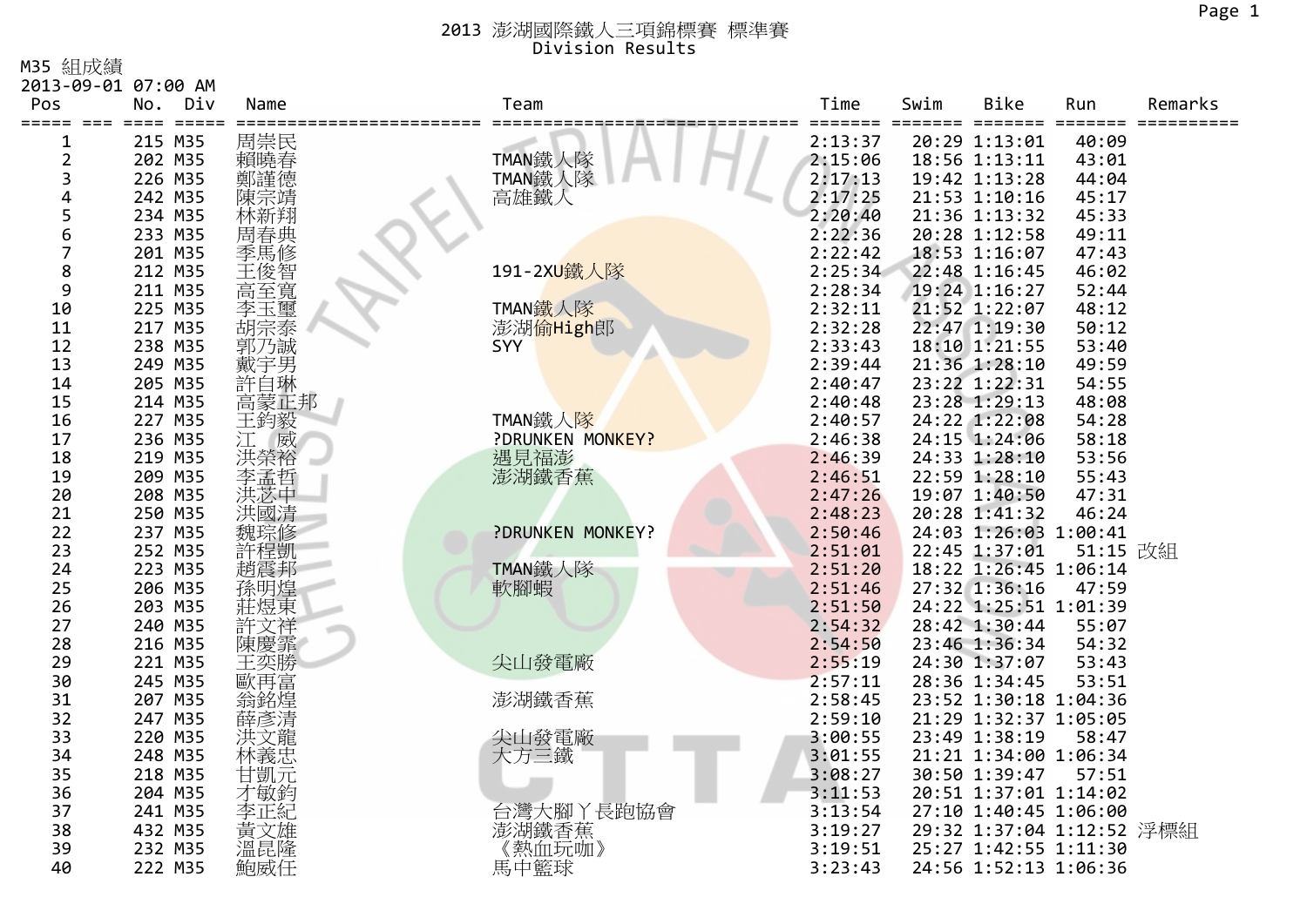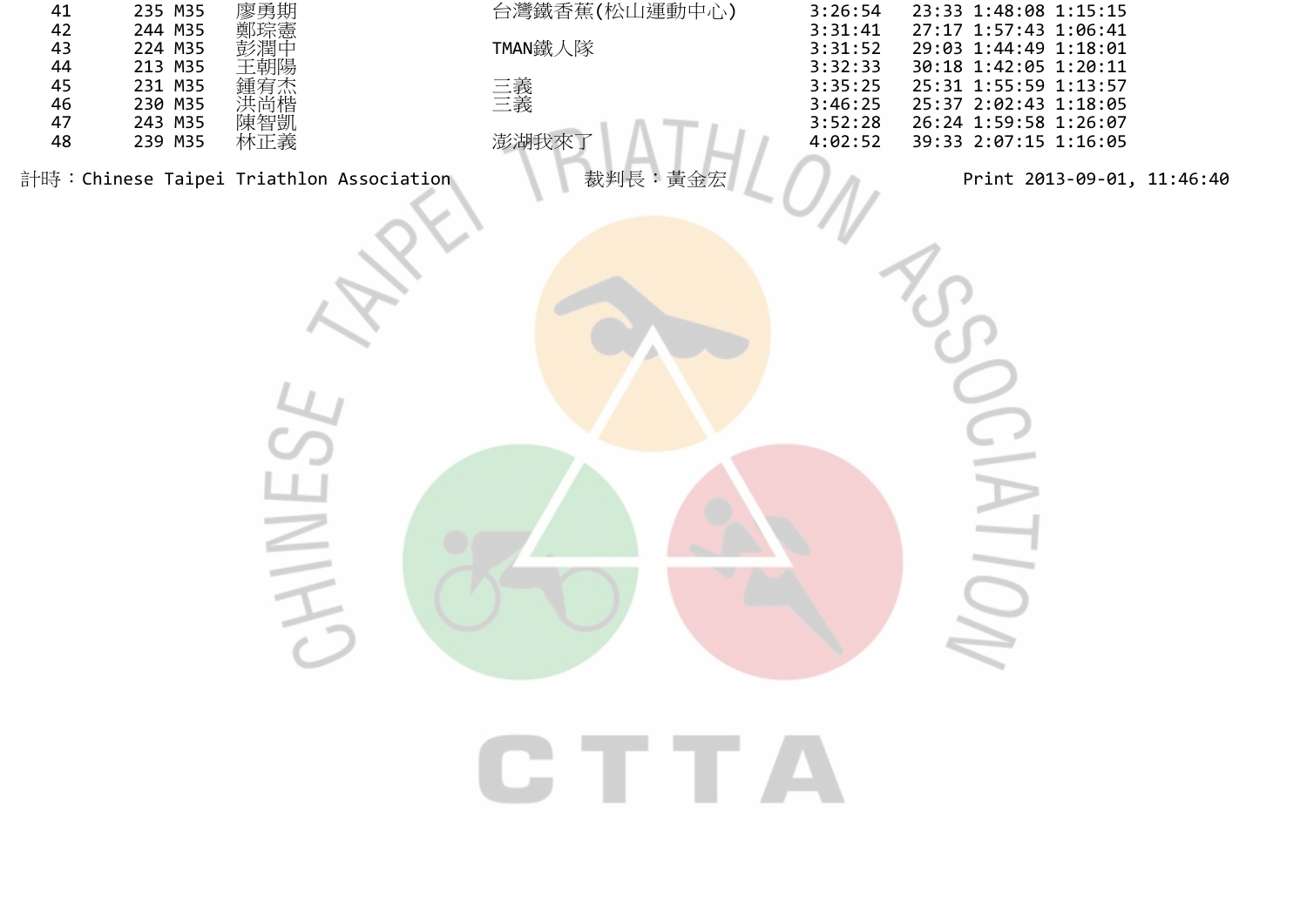M30 組成績

|                | 2013-09-01 07:00 AM |                |                              |         |         |                       |                         |           |
|----------------|---------------------|----------------|------------------------------|---------|---------|-----------------------|-------------------------|-----------|
| Pos            | Div<br>No.          | Name           | Team                         | Time    | Swim    | Bike                  | Run                     | Remarks   |
| =====          | $=$ $=$ $=$ $=$ $=$ |                |                              | =====   | ======= | $=$ $=$<br>=====      | $=$ $=$ $=$ $=$ $=$ $=$ |           |
| 1              | 147 M30             | 孔沁安            |                              | 2:07:12 |         | 20:38 1:09:41         | 36:54                   |           |
| 2              | 143 M30             | 蔡鐘賢            | 浩捍鐵人隊<br>澎湖偷High郎<br>TMAN鐵人隊 | 2:09:34 |         | 17:29 1:12:35         | 39:31                   |           |
| 3              | 121 M30             | 鄒昇陽            |                              | 2:12:32 |         | 17:31 1:12:47         | 42:16                   |           |
| 4              | 161 M30             | 楊金川            | 澎湖愷耀休閒車生活館                   | 2:12:50 |         | 23:25 1:11:37         | 37:50                   |           |
| 5              | 129 M30             | 洪志文            |                              | 2:14:39 |         | 19:26 1:14:00         | 41:14                   |           |
| 6              | 131 M30             | 梁俊元            | 澎湖鐵香蕉                        | 2:15:50 |         | 22:44 1:12:46         | 40:20                   |           |
| $\overline{7}$ | 141 M30             | 盧星辰            | 澎湖偷H <mark>igh</mark> 郎      | 2:17:53 |         | 21:47 1:13:38         | 42:28                   |           |
| 8              | 151 M30             | 盧振銘            | 聯欣公司                         | 2:19:21 |         | 20:53 1:16:51         | 41:38                   |           |
| 9              | 170 M30             | 胡敏文            | 台東-ADA                       | 2:19:28 |         | 20:00 1:15:05         | 44:24                   |           |
| 10             | 148 M30             | 呂文豪<br>張佛聲     |                              | 2:19:53 |         | 21:22 1:17:06         | 41:26                   |           |
| 11             | 130 M30             |                |                              | 2:19:56 |         | 19:13 1:14:51         | 45:53                   |           |
| 12             | 178 M30             | 莊英鼎            | SYY                          | 2:22:13 |         | 20:33 1:15:57         | 45:44                   |           |
| 13             | 139 M30             | 蔡榮峻            |                              | 2:24:34 |         | 23:22 1:20:02         | 41:11                   |           |
| 14             | 189 M30             |                | 澎防部                          | 2:25:26 |         | 23:29 1:15:08         | 46:49                   |           |
| 15             | 195 M30             | 楊毅立            | 浩捍鐵人隊                        | 2:25:48 |         | 20:08 1:17:11         | 48:30                   |           |
| 16             | 126 M30             | 羅智鴻            |                              | 2:26:44 |         | 23:28 1:12:20         | 50:56                   |           |
| 17             | 182 M30             |                |                              | 2:30:13 |         | 24:10 1:24:24         | 41:40                   |           |
| 18             | 142 M30             |                | 澎湖偷High郎                     | 2:33:25 |         | 22:08 1:20:31         | 50:46                   |           |
| 19             | 196 M30             | 伍志祥            |                              | 2:37:59 |         | 22:34 1:21:17         | 54:09                   |           |
| 20             | 144 M30             | 吳志偉            | 澎湖偷High郎                     | 2:38:02 |         | 23:11 1:21:08         | 53:44                   |           |
| 21             | 153 M30             | 林承恩            |                              | 2:39:10 |         | 21:28 1:27:51         | 49:51                   |           |
| 22             | 181 M30             | 邱吉志            | Firewolf                     | 2:39:46 |         | 23:00 1:24:09         | 52:39                   |           |
| 23             | 140 M30             | 唐志傑            | 澎湖鐵香蕉                        | 2:40:12 |         | 23:21 1:22:21         | 54:32                   |           |
| 24             | 146 M30             | 徐揚和            | 澎湖鐵香蕉                        | 2:40:25 |         | 24:04 1:21:13         | 55:10                   |           |
| 25             | 166 M30             | Gary Silvester | 台灣鐵香蕉(松山運動中心)                | 2:41:55 |         | 21:24 1:15:17 1:05:15 |                         |           |
| 26             | 171 M30             | 蘇子隆            |                              | 2:42:04 |         | 22:49 1:32:15         | 47:01                   |           |
| 27             | 145 M30             | 陳寧翔<br>吳彥弘     | 澎湖鐵香蕉                        | 2:42:20 |         | 20:39 1:27:53         | 53:49                   |           |
| 28             | 180 M30             |                | 澎湖我來了                        | 2:44:12 |         | 21:57 1:28:10         | 54:05                   |           |
| 29             | 127 M30             | 鍾智煌            | Ace一隊                        | 2:44:34 |         | 22:00 1:28:27         | 54:08                   |           |
| 30             | 173 M30             | 林裕祥            |                              | 2:46:24 |         | 21:30 1:23:01 1:01:54 |                         |           |
| 31             | 186 M30             | 李弦勳            | 台灣大腳丫長跑協會                    | 2:46:38 |         | 33:30 1:19:41         | 53:27                   |           |
| 32             | 152 M30             | 楊俊賢            |                              | 2:46:59 |         | 23:49 1:21:15 1:01:57 |                         |           |
| 33             | 163 M30             | 薛弼             | 台灣鐵香蕉(松山運動中心)                | 2:47:05 |         | 23:03 1:18:09 1:05:54 |                         |           |
| 34             | 135 M30             | 陳文孝            | 澎湖鐵香蕉                        | 2:47:42 |         | 24:37 1:30:07         | 53:00                   |           |
| 35             | 192 M30             | 陳佑宗            | 阿宗隊                          | 2:48:46 |         | 23:37 1:31:31         | 53:39                   |           |
| 36             | 172 M30             | 黃建霖            |                              | 2:48:51 |         | 24:18 1:38:11         | 46:23                   |           |
| 37             | 426 M30             | 黃彥彬            |                              | 2:49:02 |         | 26:35 1:33:48         |                         | 48:39 浮標組 |
| 38             | 128 M30             | 劉忠和            |                              | 2:49:39 |         | 26:20 1:28:13         | 55:07                   |           |
| 39             | 188 M30             | 林士傑            | 澎防部                          | 2:54:42 |         | 20:31 1:40:12         | 53:59                   |           |
| 40             | 175 M30             | 謝卓叡            | <b>JeRry</b>                 | 2:55:15 |         | 21:47 1:39:11         | 54:17                   |           |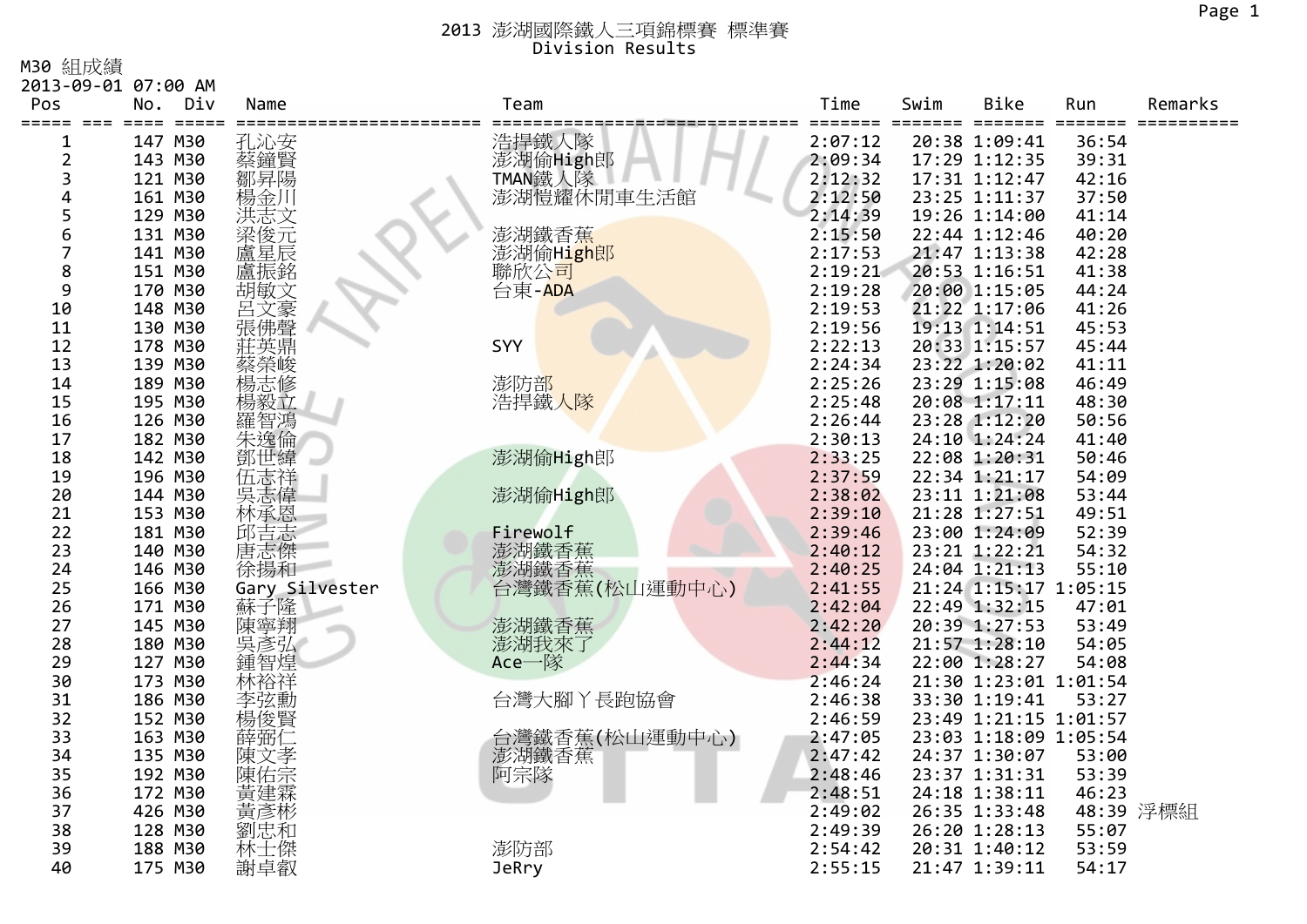|    |         | 計時:Chinese Taipei Triathlon Association                                                                  | 裁判長:黃金宏        |         | Print 2013-09-01, 11:46:40 |
|----|---------|----------------------------------------------------------------------------------------------------------|----------------|---------|----------------------------|
| 73 | 155 M30 |                                                                                                          |                | 4:15:15 | 32:36 2:13:14 1:29:26      |
| 72 | 138 M30 | 蔡昌<br>蘇敬<br><br><br><br><br><br><br><br><br><br><br><br><br><br><br><br><br><br><br><br><br>             | 下坡車隊           | 3:52:24 | 33:05 2:07:37 1:11:43      |
| 71 | 134 M30 |                                                                                                          | 好壯團            | 3:46:51 | 36:57 1:47:11 1:22:44      |
| 70 | 193 M30 | 吳政達                                                                                                      | LoveJS         | 3:45:00 | 47:13 1:48:36 1:09:12      |
| 69 | 122 M30 | 羅威士                                                                                                      | 台灣鐵香蕉(松山運動中心)  | 3:36:52 | 25:25 1:49:18 1:22:10      |
| 68 | 191 M30 | 張世鑫                                                                                                      | 澎防部            | 3:35:59 | 28:28 2:03:46 1:03:46      |
| 67 | 190 M30 |                                                                                                          |                | 3:32:15 | 24:03 1:47:05 1:21:08      |
| 66 | 133 M30 | 三<br>王<br>李宗樺                                                                                            | 大榔頭            | 3:30:17 | 23:08 1:43:01 1:24:08      |
| 65 | 168 M30 | 劉育池                                                                                                      |                | 3:30:04 | 22:40 1:51:17 1:16:08      |
| 64 | 183 M30 | 陳智元                                                                                                      | 可不填寫           | 3:29:03 | 29:30 1:52:45 1:06:50      |
| 63 | 136 M30 | 陳騰輝                                                                                                      | 下坡車隊           | 3:28:40 | 31:39 1:50:19 1:06:44      |
| 62 | 428 M30 | 王啟安                                                                                                      |                | 3:28:13 | 28:49 1:46:11 1:13:13 浮標組  |
| 61 | 132 M30 | 何健興                                                                                                      |                | 3:25:10 | 21:59 1:47:59 1:15:13      |
| 60 | 160 M30 |                                                                                                          | M.O.S.E energy | 3:24:52 | 28:23 1:40:48 1:15:41      |
| 59 | 125 M30 | 蕾聖文<br>余忠燦                                                                                               |                | 3:23:32 | 27:14 1:50:40 1:05:39      |
| 58 | 165 M30 |                                                                                                          | 台灣鐵香蕉(松山運動中心)  | 3:22:29 | 37:45 1:37:20 1:07:24      |
| 57 | 150 M30 |                                                                                                          | 尖山發電廠          | 3:20:40 | 24:09 1:49:08 1:07:24      |
| 56 | 427 M30 | ,楊江曾張<br>道:<br>『<br><br><br><br><br><br><br><br><br><br><br><br><br><br><br><br><br><br><br><br><br><br> | 黑貓三鐵會社         | 3:17:04 | 29:54 1:41:42 1:05:28 浮標組  |
| 55 | 174 M30 |                                                                                                          | JeRry          | 3:15:26 | 27:19 1:47:03 1:01:05      |
| 54 | 156 M30 | 郭彥宏                                                                                                      |                | 3:12:37 | 29:41 1:35:02 1:07:55      |
| 53 | 164 M30 | 武英賢<br>高田佑亮<br>Yusuke<br>Takata                                                                          | 台灣鐵香蕉(松山運動中心)  | 3:12:36 | 24:59 1:56:07<br>51:32     |
| 52 | 194 M30 |                                                                                                          |                | 3:08:48 | 24:50 1:39:33 1:04:25      |
| 51 | 169 M30 | 陳家暘                                                                                                      |                | 3:08:44 | 27:02 1:45:04<br>56:40     |
| 50 | 137 M30 | 林俊安                                                                                                      | 下坡車隊           | 3:07:25 | 20:49 1:43:10 1:03:28      |
| 49 | 157 M30 | 顏君憲                                                                                                      | 中信證券           | 3:07:07 | 23:33 1:35:27 1:08:08      |
| 48 | 176 M30 | 許立衡                                                                                                      | SYY            | 3:06:34 | 25:34 1:38:18 1:02:42      |
| 47 | 177 M30 | 陳奕丞                                                                                                      | SYY            | 3:05:04 | 26:10 1:35:07 1:03:49      |
| 46 | 187 M30 | 李頲翰                                                                                                      | 高雄鐵人           | 3:02:10 | 24:37 1:34:58 1:02:36      |
| 45 | 124 M30 | <b>《陳唐</b><br>陳禹成巽                                                                                       |                | 3:01:22 | 25:04 1:43:18<br>53:02     |
| 44 | 154 M30 |                                                                                                          | TMAN鐵人隊        | 2:59:59 | 54:34<br>26:06 1:39:20     |
| 43 | 158 M30 |                                                                                                          |                | 2:58:05 | 26:18 1:33:04<br>58:44     |
| 42 | 167 M30 | 翁羚展                                                                                                      |                | 2:56:58 | 23:02 1:33:25 1:00:33      |
| 41 | 159 M30 | 許啟聰                                                                                                      |                | 2:56:43 | 55:13<br>27:45 1:33:46     |

CTTA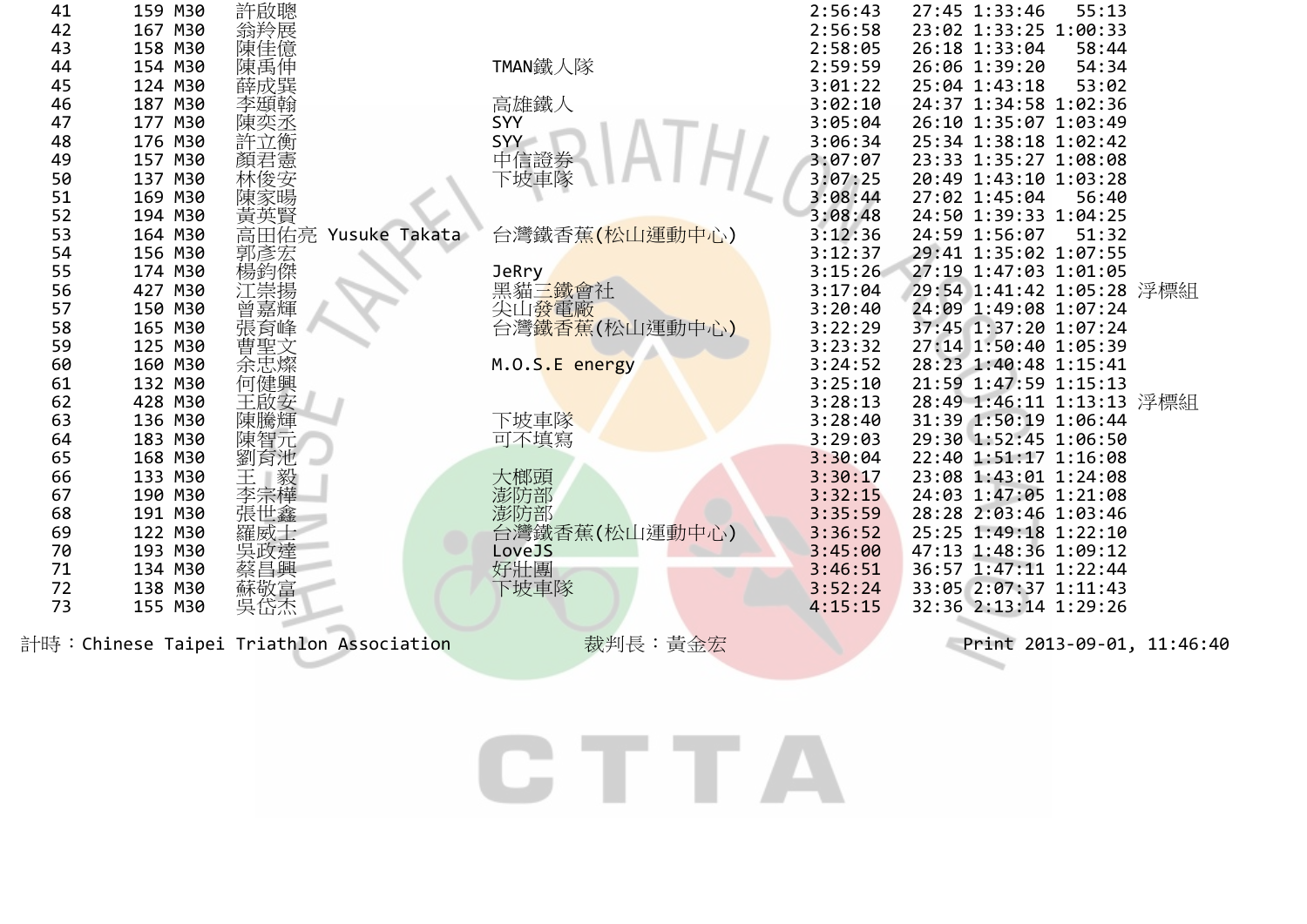M25 組成績

| Pos         | 2013-09-01 07:00 AM<br>Div<br>No. | Name          | Team             | Time               | Swim | <b>Bike</b>                            | Run   | Remarks   |
|-------------|-----------------------------------|---------------|------------------|--------------------|------|----------------------------------------|-------|-----------|
| $=$ $=$ $=$ |                                   |               |                  |                    |      |                                        |       |           |
| 1           | 112 M25                           | 黃世昌           | FSA Featherlight | 2:04:46            |      | 19:31 1:11:40                          | 33:37 |           |
| 2           | 117 M25                           | 冥家瑋           | <b>ICEBUG</b>    | 2:13:45            |      | 18:37 1:13:31                          | 41:37 |           |
| 3           | 81 M25                            | 曾毓恆           | 臺南大學             | 2:16:01            |      | 18:17 1:13:58                          | 43:46 |           |
| 4           | 82 M25                            | 翁保倫           | 澎湖偷High郎         | 2:21:43            |      | 19:34 1:15:48                          | 46:22 |           |
| 5           | 109 M25                           | 陳泰刕           | 澎防部              | 2:22:56            |      | 23:51 1:16:45                          | 42:22 |           |
| 6           | 102 M25                           | 黃培倫           |                  | 2:27:58            |      | 23:58 1:22:00                          | 42:00 |           |
| 7           | 91 M25                            | 主漢民           | 澎湖偷High郎         | 2:29:28            |      | 20:31 1:18:19                          | 50:39 |           |
| 8           | 92 M25                            | 陳士榮           | 澎湖偷High郎         | 2:30:33            |      | 24:05 1:22:11                          | 44:17 |           |
| 9           | 96 M25                            | 葉昇達           |                  | 2:30:45            |      | 22:12 1:22:28                          | 46:06 |           |
| 10          | 100 M25                           | 劉育麟           | 澎湖縣政府教育處         | 2:34:20            |      | 15:15 1:28:19                          | 50:47 |           |
| 11          | 85 M25                            | 鄭登鍵           |                  | 2:36:03            |      | 23:01 1:26:16                          | 46:47 |           |
| 12          | 113 M25                           | 邱文志           |                  | 2:40:21            |      | 22:49 1:28:35                          | 48:58 |           |
| 13          | 97 M25                            | 陳             | 悍將鐵人             | 2:40:32            |      | 20:46 1:24:14                          | 55:33 |           |
| 14          | 87 M25                            | 陳騰達           | 下坡車隊             | 2:41:16            |      | 26:11 1:25:32                          | 49:35 |           |
| 15          | 425 M25                           | 高禾富           |                  | 2:42:47            |      | 22:44 1:28:44                          |       | 51:21 浮標組 |
| 16          | 89 M25                            | 陳國勛           | 澎湖鐵香蕉            | 2:45:26            |      | 24:09 1:33:59                          | 47:18 |           |
| 17          | 108 M25                           | 陳(人雋)毅        | 澎防部              | 2:47:43            |      | 26:09 1:29:08                          | 52:27 |           |
| 18          | 93 M25                            | 王家仁           |                  | 2:48:45            |      | 26:20 1:28:59                          | 53:26 |           |
| 19          | 94 M25                            | Andrew Rincon | 遇見福澎             | 2:49:37            |      | 25:38 1:25:03                          | 58:57 |           |
| 20<br>21    | 107 M25<br>84 M25                 | 曾俊豪           | 澎防部              | 2:52:52<br>2:53:41 |      | 26:04 1:23:33 1:03:15<br>25:51 1:35:32 | 52:19 |           |
| 22          | 105 M25                           | 鐘柏硯<br>黃丞鋌    |                  | 2:55:43            |      | 26:24 1:26:30 1:02:51                  |       |           |
| 23          | 83 M25                            | 張育綸           |                  | 2:56:26            |      | 25:26 1:32:47                          | 58:14 |           |
| 24          | 106 M25                           | 陳進發           |                  | 2:59:56            |      | 25:31 1:32:55 1:01:31                  |       |           |
| 25          | 104 M25                           | 胡宇欣           |                  | 3:01:44            |      | 27:10 1:40:19                          | 54:15 |           |
| 26          | 101 M25                           | 呂律緯           |                  | 3:05:25            |      | 26:20 1:28:22 1:10:44                  |       |           |
| 27          | 110 M25                           | 張益嘉           | 澎防部              | 3:05:30            |      | 28:02 1:34:52 1:02:36                  |       |           |
| 28          | 95 M25                            | 人丰<br>張       | 尖山發電廠            | 3:12:43            |      | 24:26 1:47:38 1:00:40                  |       |           |
| 29          | 115 M25                           | 夏祐麟           | 大方三鐵             | 3:13:01            |      | 26:43 1:39:45 1:06:35                  |       |           |
| 30          | 99 M25                            | 陳彥廷           |                  | 3:17:56            |      | 24:30 1:38:21 1:15:05                  |       |           |
| 31          | 114 M25                           | 劉彥成           |                  | 3:25:19            |      | 26:49 1:40:46 1:17:45                  |       |           |
| 32          | 86 M25                            | 林其民           |                  | 3:30:15            |      | 24:33 1:49:17 1:16:25                  |       |           |
| 33          | 116 M25                           | 許展齊           | 台灣鐵香蕉            | 3:38:52            |      | 25:01 1:41:32 1:32:20                  |       |           |
| 34          | 88 M25                            | 陳政男           | 下坡車隊             | 3:49:22            |      | 28:02 2:09:50 1:11:30                  |       |           |
| 35          | 424 M25                           | 陳柏憲           |                  | 3:49:30            |      | 28:21 1:54:07 1:27:03 浮標組              |       |           |
| 36          | 423 M25                           | 黃皓遠           |                  | 3:54:15            |      | 31:32 2:10:23 1:12:21 浮標組              |       |           |

計時:Chinese Taipei Triathlon Association 裁判長:黃金宏 Print 2013-09-01, 11:46:40